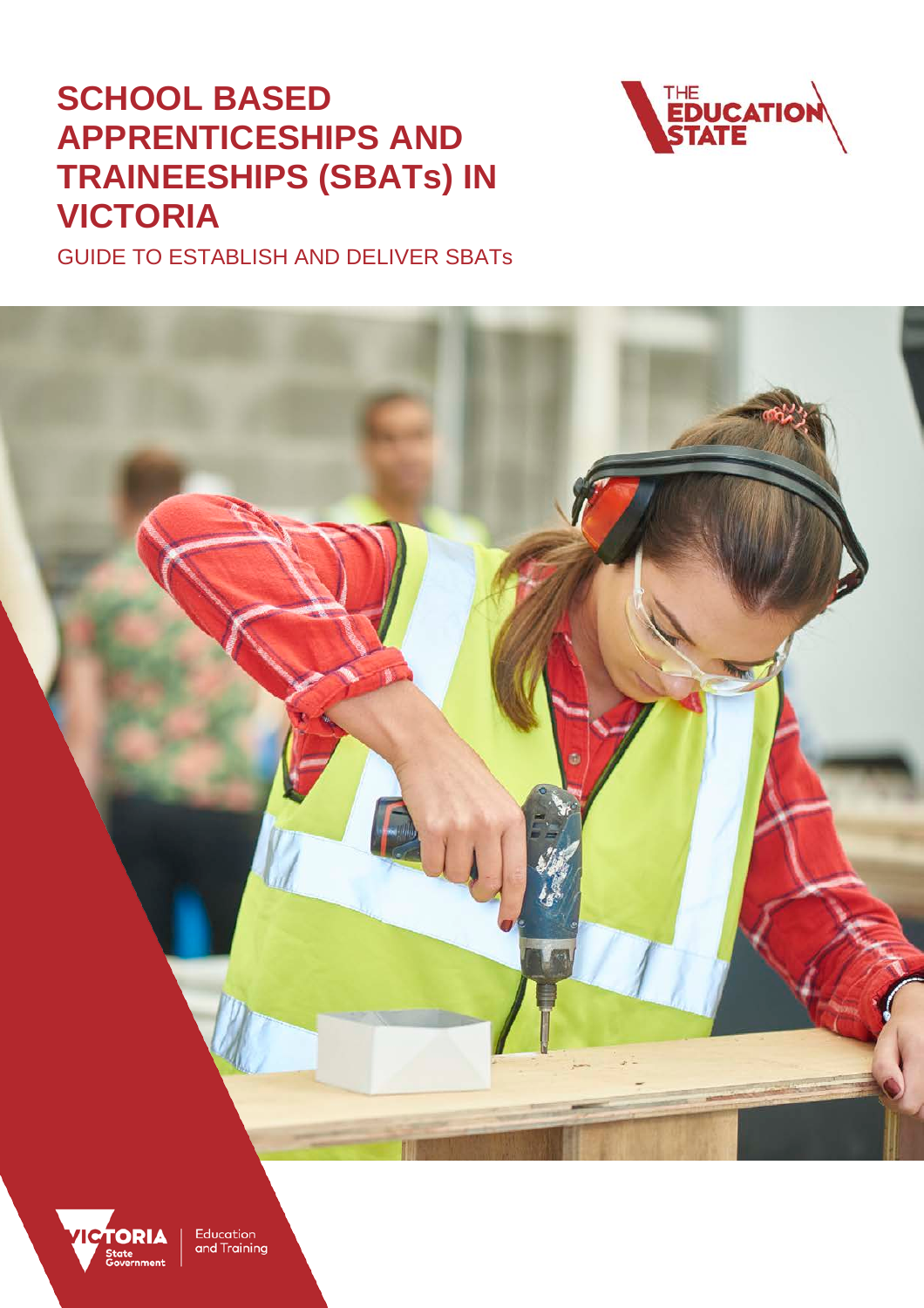# **CONTENTS**

Melbourne Apr-19

©State of Victoria (Department of Education and Training) 2016

The copyright in this document is owned by the State of Victoria (Department of Education and Training), or in the case of some materials, by third parties (third party materials). No part may be<br>reproduced by any process An educational institution situated in Australia which is not conducted for profit, or a body responsible for administering such an institution may copy and communicate the materials, other than<br>third party materials, for

Authorised by the Department of Education and Training, 2 Treasury Place, East Melbourne, Victoria, 3002

![](_page_1_Picture_6.jpeg)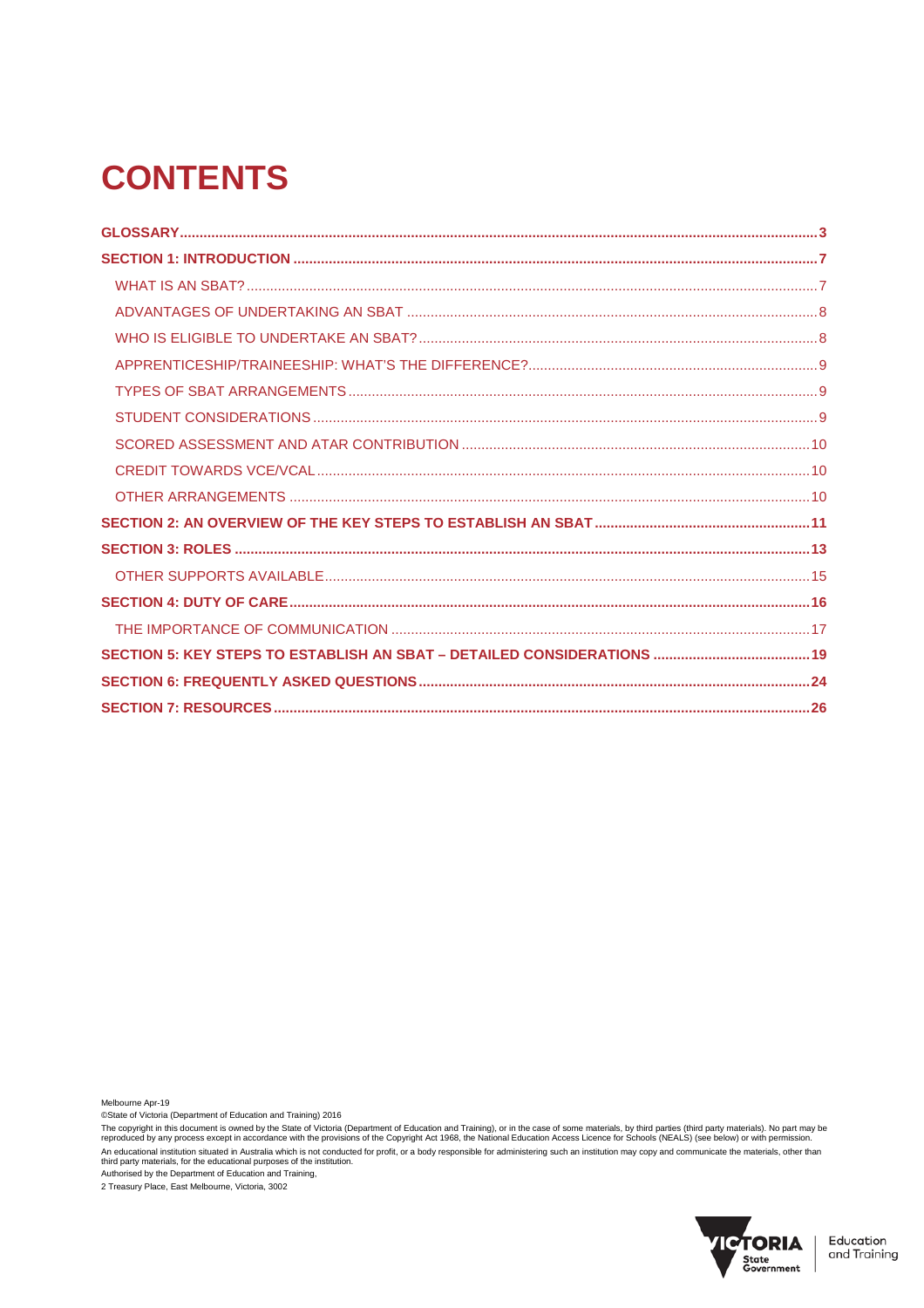# **GLOSSARY**

![](_page_2_Picture_1.jpeg)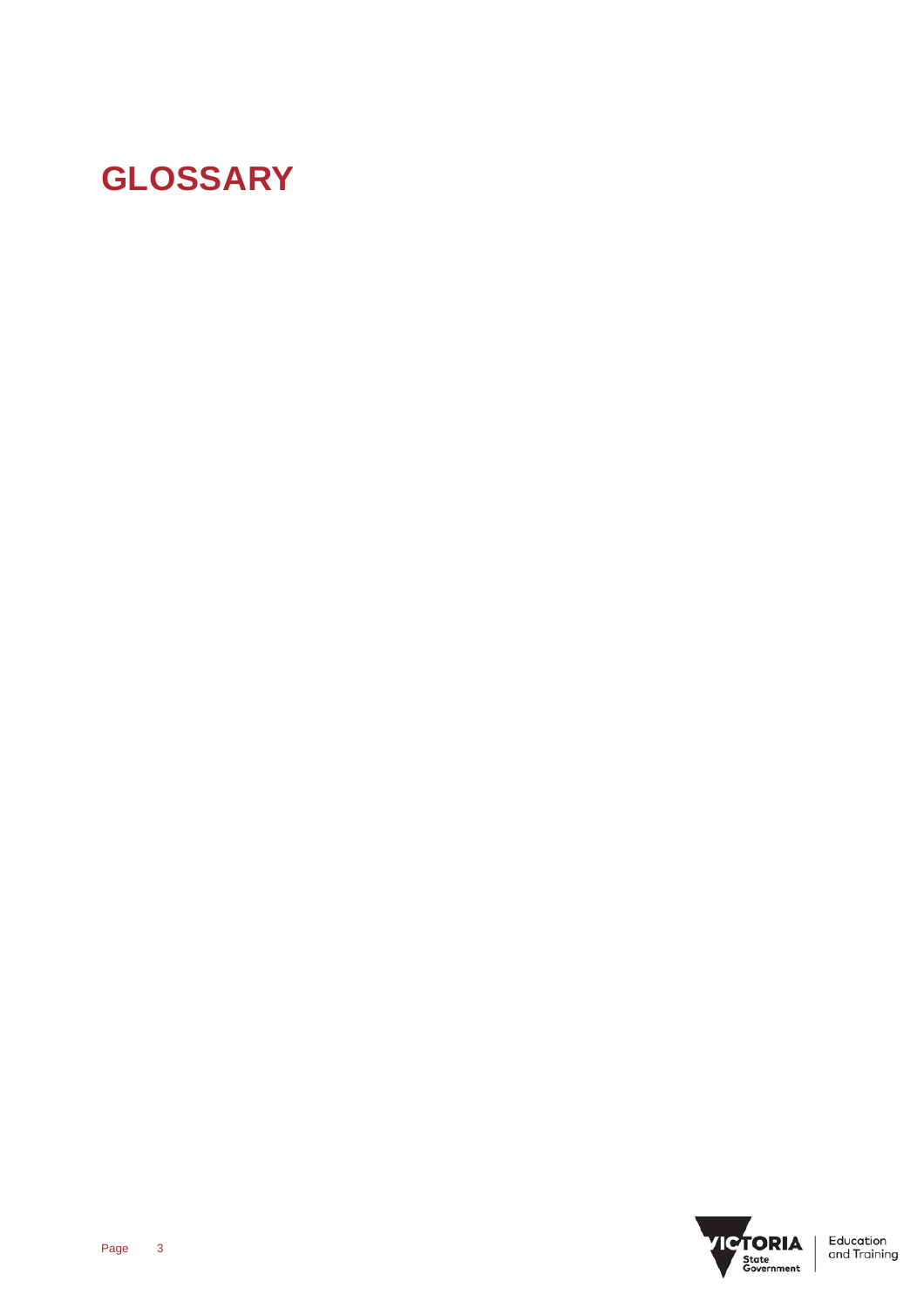| <b>AASN</b>                                | Australian Apprenticeship Support Network is the Commonwealth scheme that<br>supports apprenticeship stakeholders by providing recruitment, support and<br>administrative services nationally.                                                                                                                                                                                                                                                                                                                   |
|--------------------------------------------|------------------------------------------------------------------------------------------------------------------------------------------------------------------------------------------------------------------------------------------------------------------------------------------------------------------------------------------------------------------------------------------------------------------------------------------------------------------------------------------------------------------|
| <b>ANP</b>                                 | Apprenticeships Network Providers are agencies contracted by the Australian<br>government to provide apprenticeship services to apprentices and employers.                                                                                                                                                                                                                                                                                                                                                       |
| <b>Approved Training</b><br><b>Schemes</b> | Approved Training Schemes list which qualifications in a training package for a<br>specific industry are available as apprenticeships and traineeships in Victoria.                                                                                                                                                                                                                                                                                                                                              |
| <b>AQF</b>                                 | <b>Australian Qualifications Framework</b>                                                                                                                                                                                                                                                                                                                                                                                                                                                                       |
| <b>AO</b>                                  | <b>Authorised Officer</b>                                                                                                                                                                                                                                                                                                                                                                                                                                                                                        |
| <b>ASO</b>                                 | Apprenticeship Support Officer                                                                                                                                                                                                                                                                                                                                                                                                                                                                                   |
| <b>ASQA</b>                                | Australian Skills Quality Authority                                                                                                                                                                                                                                                                                                                                                                                                                                                                              |
| <b>Child Safe Standards</b>                | Victoria's compulsory minimum standards for organisations which provide services<br>for children, including Victorian schools, to help ensure the safety of children. The<br>standards are part of the Victorian Government's response to the Betrayal of Trust<br>Inquiry.                                                                                                                                                                                                                                      |
| <b>Credit transfer</b>                     | Credit given based on documentary evidence or statement of<br>attainment/qualifications for a unit of competency previously achieved.                                                                                                                                                                                                                                                                                                                                                                            |
| <b>Direct Employer</b>                     | The individual or business that engages the apprentice or trainee                                                                                                                                                                                                                                                                                                                                                                                                                                                |
| <b>Employer</b>                            | An employer may be the individual or business that engages the student (a Direct<br>Employer) or a business that engages the student through a Group Training<br>Organisation (a host employer). The GTO is the student's legal employer but the<br>student performs work duties with the host employer. The employer, not the host<br>employer, GTO is responsible for signing the Training Contract.                                                                                                           |
| <b>GTO</b>                                 | Group Training Organisations provide apprenticeship and traineeship employment<br>opportunities through hosting agreements in a broad range of industries. In Victoria,<br>GTOs are regulated and recognised by the VRQA to provide quality training and<br>employment pathways for apprentices and trainees in a supportive environment.                                                                                                                                                                        |
| <b>Head Start</b>                          | Head Start is a new apprenticeship and traineeship pathway for secondary students<br>which focuses on flexible delivery of VCAL and VCE, to help maximise time on the<br>job, and with a strong focus on literacy and numeracy; quality training delivered in a<br>way that is aligned with time on the job, to support achievement of competencies;<br>and maximised time in employment, with time on the job increasing each year to<br>support genuine progression through the apprenticeship or traineeship. |
| <b>LLEN</b>                                | Local Learning and Employment Network                                                                                                                                                                                                                                                                                                                                                                                                                                                                            |
| <b>NSSP</b>                                | Non-School Senior Secondary Provider                                                                                                                                                                                                                                                                                                                                                                                                                                                                             |
| <b>RCC</b>                                 | Recognition of Current Competence (RCC) is defined as the process of assessment<br>and formal recognition by an assessor of competence currently held by a candidate<br>which has been gained through any combination of formal, informal training and<br>education, work experience or real life experience.                                                                                                                                                                                                    |

![](_page_3_Picture_1.jpeg)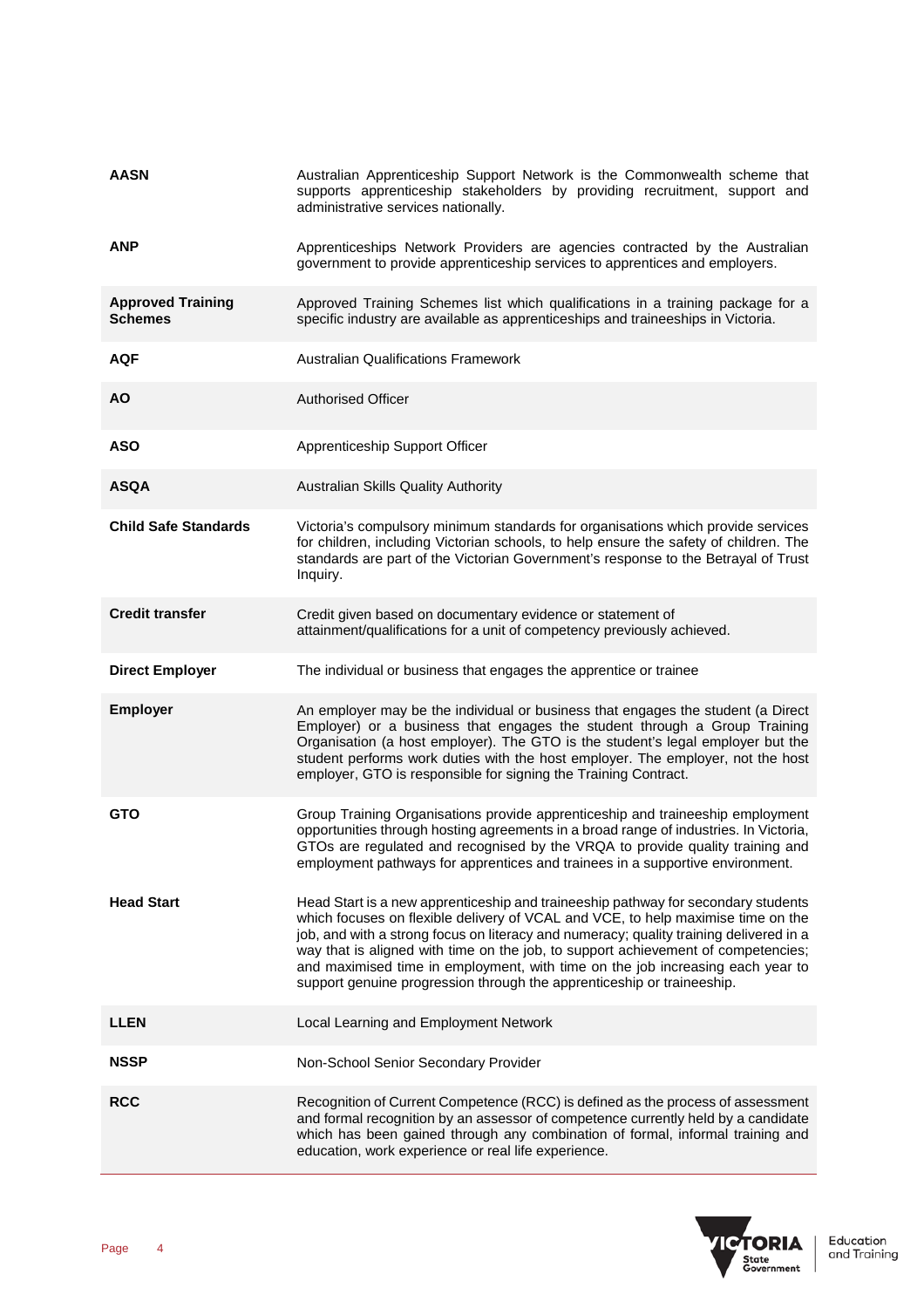| <b>RPL</b>                                           | Recognition of Prior Learning (RPL) is an assessment process that involves<br>assessment of an individual's relevant prior learning (including formal and informal)<br>to determine the credit outcomes of an individual application for credit.                                                                                                                                                                                                                                                                                                                          |
|------------------------------------------------------|---------------------------------------------------------------------------------------------------------------------------------------------------------------------------------------------------------------------------------------------------------------------------------------------------------------------------------------------------------------------------------------------------------------------------------------------------------------------------------------------------------------------------------------------------------------------------|
| <b>RTO</b>                                           | Registered Training Organisation                                                                                                                                                                                                                                                                                                                                                                                                                                                                                                                                          |
| <b>SBAT</b>                                          | School Based Apprenticeship or Traineeship (also referred to as ASbA, which<br>stands for Australian School-based Apprenticeship, and includes traineeships).                                                                                                                                                                                                                                                                                                                                                                                                             |
| <b>School</b>                                        | For the purposes of these guidelines, a school is a registered provider of a senior<br>secondary certificate, either the VCE or the VCAL. This includes Non-School Senior<br>Secondary Providers.                                                                                                                                                                                                                                                                                                                                                                         |
| <b>Structured Training: 'off-</b><br>the-job'        | Structured training and assessment delivered by an RTO in a formal setting. It is<br>often referred to as 'trade school' or 'block release'. Timetables vary, but usually<br>include a day a week and sometimes blocks of weeks at a training facility during<br>holiday periods.                                                                                                                                                                                                                                                                                         |
| <b>Structured Training:</b><br>'workplace-based'     | This is the Structured Training (and assessment) organised to take place in the<br>workplace by the RTO. It takes place when the apprentice or trainee is withdrawn<br>from regular work duties.                                                                                                                                                                                                                                                                                                                                                                          |
| <b>Student</b>                                       | For the purposes of these guidelines, a student is someone aged 15 years and over,<br>enrolled in a senior secondary certificate, and undertaking an SBAT or a part-time<br>apprenticeship or traineeship.                                                                                                                                                                                                                                                                                                                                                                |
| <b>Training Contract</b>                             | An agreement signed by the Employer and the apprentice or trainee (and a parent<br>or guardian if applicable) specifying the type of apprenticeship or traineeship to be<br>undertaken. It details the training obligations of Employers and apprentices or<br>trainees. It contains details of the commencement date for training, the duration of<br>the training and the workplace location at which the apprentice or trainee will receive<br>practical experience. A Training Contract must be signed within 14 days of the<br>apprentice or trainee being employed. |
| <b>Training Contract</b><br><b>Commencement Date</b> | The date on which the Training Contract between the Employer and the<br>apprentice/trainee comes into effect.                                                                                                                                                                                                                                                                                                                                                                                                                                                             |
| <b>Training Package</b><br>Qualification             | Identifies the title of the training package qualification directly related to the training,<br>as described at http://training.gov.au                                                                                                                                                                                                                                                                                                                                                                                                                                    |
| <b>Training Plan</b>                                 | Employers and RTOs must discuss the business needs and the learning needs of<br>the apprentice to developed a Training Plan. Records detailed information of training<br>and assessment for a student whose training is funded under the Training Contract.<br>This information ensures that both the RTO and the student make informed<br>decisions about the services required and the respective obligations in the delivery<br>of these services. The Training Plan developed by the RTO with the Employer<br>details these arrangements.                             |
| UOC                                                  | Unit of Competency are the nationally agreed statements of the skills and<br>knowledge required for effective performance in a particular job or job function. They<br>describe work outcomes as agreed by industry.                                                                                                                                                                                                                                                                                                                                                      |
| VASS                                                 | Victorian Assessment Software System                                                                                                                                                                                                                                                                                                                                                                                                                                                                                                                                      |
| <b>VCAA</b>                                          | Victorian Curriculum and Assessment Authority                                                                                                                                                                                                                                                                                                                                                                                                                                                                                                                             |

![](_page_4_Picture_1.jpeg)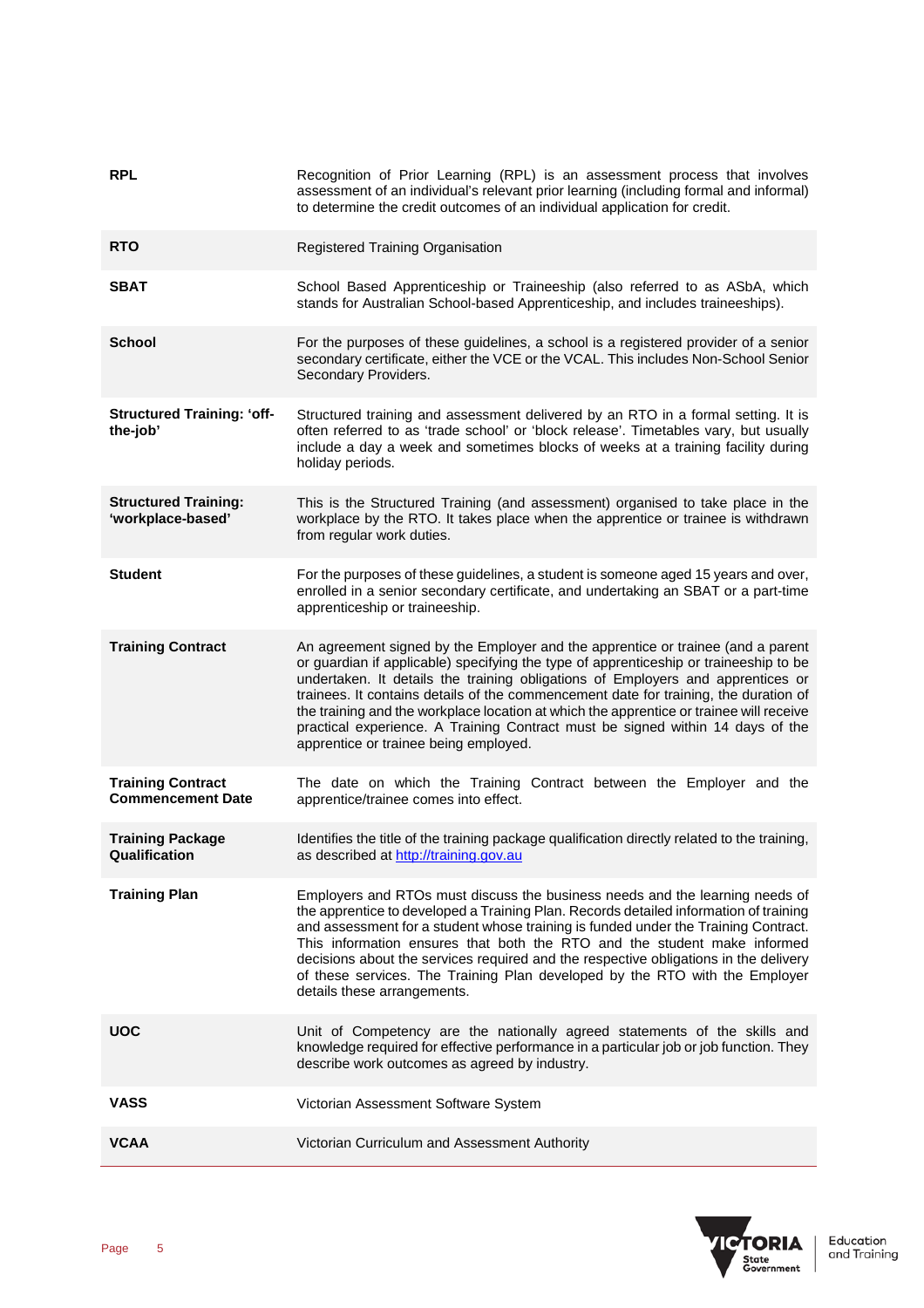| <b>VCAL</b>                    | Victorian Certificate of Applied Learning                                                                                                                                                       |
|--------------------------------|-------------------------------------------------------------------------------------------------------------------------------------------------------------------------------------------------|
| <b>VCE</b>                     | Victorian Certificate of Education                                                                                                                                                              |
| <b>VET</b>                     | Vocational Education and Training                                                                                                                                                               |
| <b>VET for School Students</b> | Vocational Education and Training for senior secondary school students (formerly<br>known as VETIS or VET in Schools).                                                                          |
| <b>VIT</b>                     | Victorian Institute of Teaching                                                                                                                                                                 |
| <b>VRQA</b>                    | Victorian Registration and Qualifications Authority                                                                                                                                             |
| <b>VTAC</b>                    | Victorian Tertiary Admissions Centre                                                                                                                                                            |
| <b>VTG</b>                     | Victorian Training Guarantee (VTG) is an entitlement to a government-subsidised<br>place in recognised training that can be accessed at a wide range of RTOs<br>contracted to deliver training. |

![](_page_5_Picture_1.jpeg)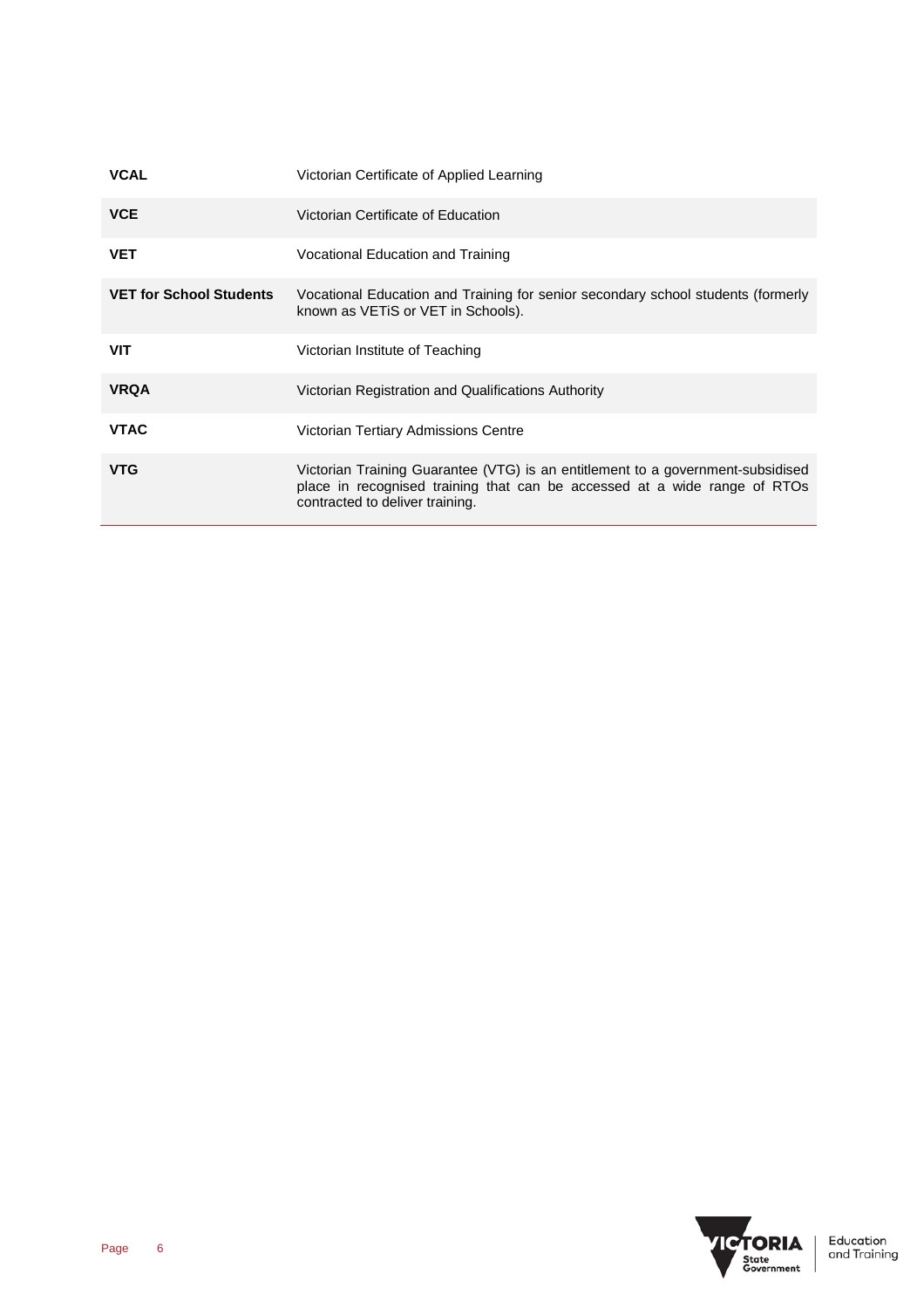# **SECTION 1: INTRODUCTION**

School Based Apprenticeships and Traineeships (SBATs) were introduced in 1998 as a distinct pathway within Vocational Education and Training for School Students. They are available to students:

- aged 15 years and over, and
- enrolled in the Victorian Certificate of Education (VCE) or the Victorian Certificate of Applied Learning (VCAL)
- Australian Citizen or Permanent Resident\*\*

\*\*In certain cases, select non-citizens holding a Bridging Visa E, Temporary Protection Visa or Safe Haven Enterprise Visa may be eligible to undertake a VTG subsidised SBAT.

Both registered schools and Non-School Senior Secondary Providers (NSSPs) are able to offer SBATs to students that meet these criteria. For the purposes of these guidelines, all references to the 'school' are equally inclusive of and applicable to NSSPs.

These guidelines provide information about apprenticeships and traineeships undertaken as an integrated part of a senior secondary program.

This document details the roles and responsibilities of relevant parties involved in ensuring the successful implementation, delivery and completion of an SBAT.

Schools have a key responsibility to provide effective oversight of SBAT arrangements to ensure a direct link with the student's career plan. Tailored career education and guidance must be provided, with an emphasis placed by schools on genuine employment arrangements that lead to strong employment outcomes. The school must work with the student to ensure that undertaking an SBAT will not be detrimental to the student's senior education.

Training providers are eligible to access subsidies under the Victorian Training Guarantee (VTG) for students undertaking an SBAT.

## **WHAT IS AN SBAT?**

An SBAT offers students the option of combining a senior secondary program with part-time employment, school and training. The program is undertaken under a Training Contract with an employer and has a training plan registered with the Victorian Registration and Qualifications Authority (VRQA). The training must lead to a nationally recognised qualification.

An SBAT is an integral part of the student's senior secondary learning program and study timetable. Regular school attendance is combined with a minimum of one timetabled day a week of employment and/or structured training. The time requirements of work and training for the SBAT are undertaken at an average of 13 hours a week over each fourmonth period, each year. The VRQA is responsible for regulating the minimum hours per week for employment and training for SBATs. The full policy can be accessed at:<http://www.vrqa.vic.gov.au/apptrain/Pages/schemes.aspx>

#### **For an apprenticeship or traineeship to be registered as an SBAT it must:**

- be under a Training Contract with an employer
- include paid work carried out under an appropriate industrial instrument that endorses part-time apprenticeships or traineeships
- include work relevant to the qualification being undertaken by the student
- lead to a nationally recognised qualification at Certificate II, III or IV level
- be integrated into the student's school-based learning program, study timetable and career plan, and
- include training that complies with an approved training scheme for the certificate being undertaken and at a level appropriate for the student.

#### **The school's endorsement of the Training Plan indicates that:**

- the student is enrolled in VCE or VCAL
- the SBAT forms part of the student's career plan and study timetable
- the student is undertaking genuine paid employment under a Training Contract.

Schools should sign a Training Plan only if, after speaking with the student, employer and training provider, it is sure it meets all necessary requirements for an SBAT arrangement.

![](_page_6_Picture_26.jpeg)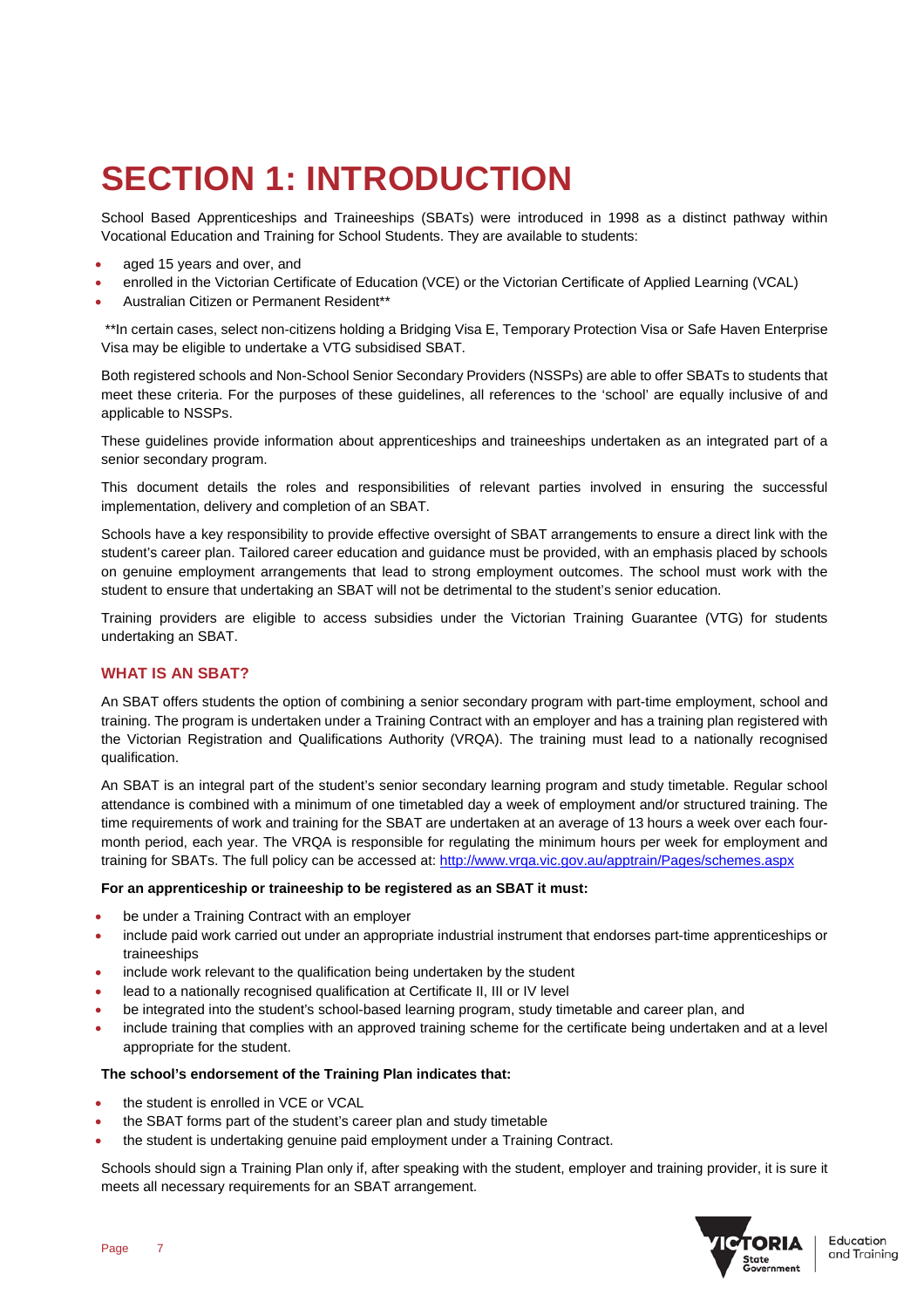## **WHAT ARE HEAD START APPRENTICESHIPS AND TRAINEESHIPS?**

Head Start is an apprenticeship and traineeship pathway that allows school students to spend more time working, while completing the necessary vocational training, and a senior secondary qualification. It is distinct from, but does not replace, existing school-based apprenticeships and traineeships,<sup>[1](#page-7-0)</sup> Head Start pathways are limited to a small number of Certificate III and IV qualifications.

Head Start is being delivered through ten clusters of schools across Victoria, supported by school-based staff, including Head Start Cluster Directors, Coordinators and administrators, as well as Departmental staff. These school-based staff will engage with students, parents/guardians, employers, teachers, TAFEs and *Skills First* contracted registered training organisations (RTOs) and other stakeholders, to enable Head Start students to complete VCE/VCAL while progressing through to completion of an apprenticeship or traineeship.

## **ADVANTAGES OF UNDERTAKING AN SBAT**

By undertaking an SBAT while completing a senior secondary certificate, a student may:

- incorporate vocational training and work into their senior secondary program
- gain credit towards their VCE or VCAL certificate
- complete a senior secondary certificate whilst experiencing the pathway of their choice
- get a jumpstart on their career
- earn money
- gain valuable skills and knowledge in their chosen field, and
- get hands-on experience.

## **WHO IS ELIGIBLE TO UNDERTAKE AN SBAT?**

SBATs are open to students who are:

- at least 15 years of age
- enrolled in either the VCE or the VCAL, and
- Australian Citizens or Permanent Residents\*\*

\*\*In certain cases, select non-citizens holding a Bridging Visa E, Temporary Protection Visa or Safe Haven Enterprise Visa may be eligible to undertake a VTG subsidised SBAT.

To be eligible to enrol with a Private RTO the Asylum Seeker Resource Centre (ASRC) or the Australian Red Cross (ARC) must first refer the individual to the Private RTO. The ASRC or ARC must endorse and issue a valid Referral Form prior to enrolment.

To be eligible to enrol with a TAFE Institute or a Learn Local RTO, the eligible individual must (a) hold a valid Referral Form endorsed by the ASRC or the ARC prior to enrolment, OR (b) hold an appropriate visa verified by the TAFE Institute or Learn Local RTO using the VEVO system.

Steps required to develop and undertake an SBAT are summarised in Section Two and detailed in Section Five.

![](_page_7_Picture_22.jpeg)

j

<span id="page-7-0"></span><sup>1</sup> Refer to Head Start Delivery Guide: *A guide to establishing and delivering Head Start apprenticeships and traineeships*, available at <https://www.education.vic.gov.au/about/programs/Pages/headstart.aspx>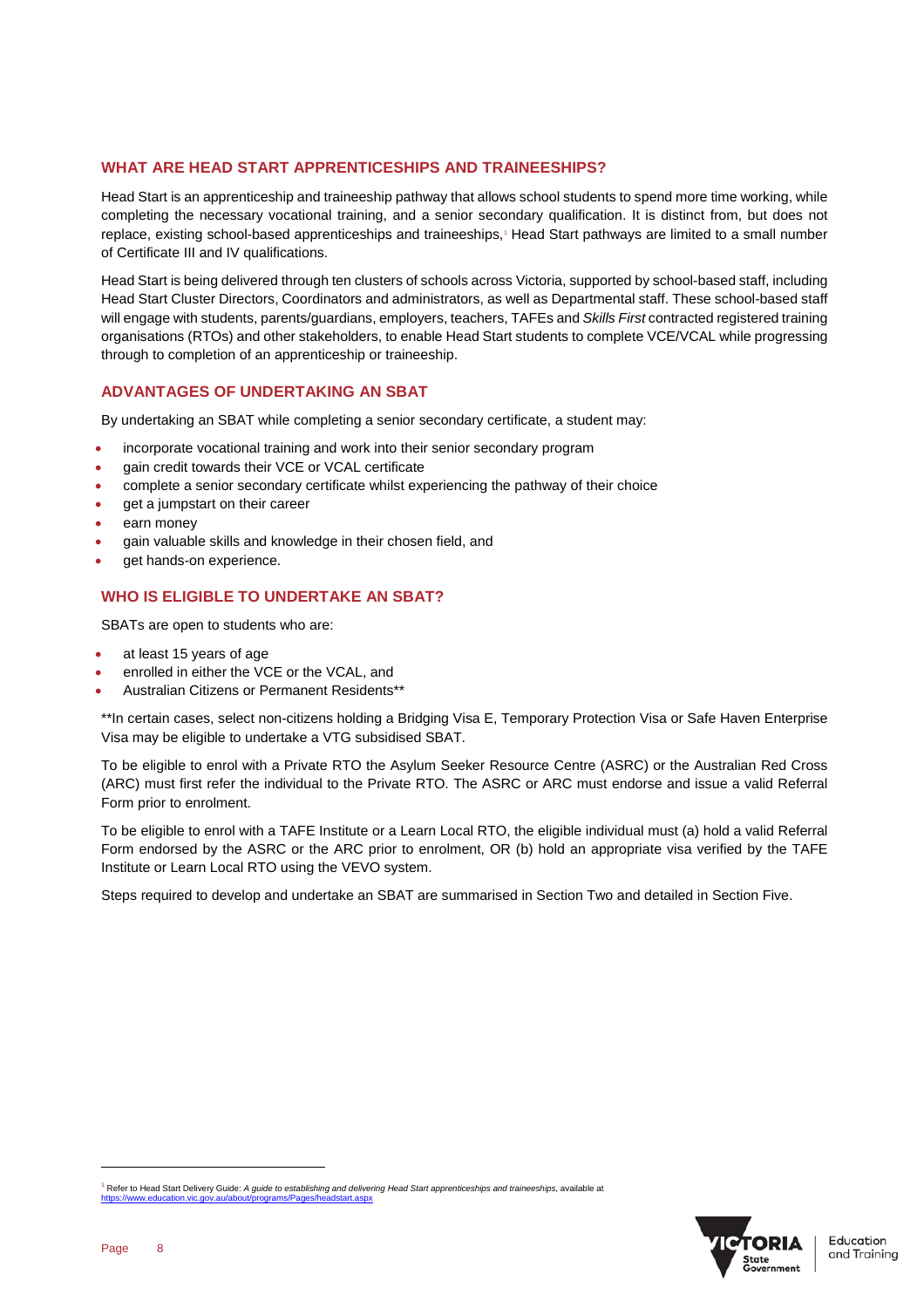# **APPRENTICESHIP/TRAINEESHIP: WHAT'S THE DIFFERENCE?**

### **Under an apprenticeship**

- An employer agrees to employ the student for the term of the apprenticeship and to support them in their training for that period of time, and the student agrees to follow instruction and attend off-the-job and/or workplace-based training.
- If ownership of the business changes during an apprenticeship, the new employer must continue with the training contract.
- Once the probationary period of the training contract has passed, all parties must agree in order for the contract to be cancelled. Any disagreement about this can be resolved by contacting the Victorian Registration and Qualifications Authority (VRQA) on 1300 722 603.

## **Under a traineeship:**

- An employer agrees to employ the student for the term of the traineeship and to support them in their training for that period.
- The student agrees to follow instruction and attend structured training.
- If ownership of the business changes, the new employer does not have to keep the student on as a trainee.
- Either the employer or trainee can cancel the contract by signing a cancellation form or letter stating the date of cancellation. There is no need for mutual agreement.

# **TYPES OF SBAT ARRANGEMENTS**

There are two types of SBATs:

### **Type A**

• 'Off the job' training, which requires at least 13 hours a week (seven hours of paid employment and at least six hours of training) over three periods of four months in each year of the program.

## **Type B**

- Fully 'workplace-based' training where the student undertakes a minimum of 13 hours of paid employment a week.
- At or above Certificate III level, the student is withdrawn from normal work duties for at least one hour a week to undertake structured training. This one-hour minimum is averaged over a four-week cycle.

# **STUDENT CONSIDERATIONS**

## **Checklist**

- $\Box$  Do you have an employer who can take you on for the required hours?
- $\square$  Does your career plan indicate that you intend to pursue this type of career?
- $\Box$  Would you be able to handle work, training and other study at this time in your senior secondary program?
- □ Is the SBAT going to place additional pressure on your VCE or VCAL program?
- $\Box$  Have you spoken to your teachers or careers advisor?

 $\square$  Do you have any formal training or experience that may give you credit towards the training component of your SBAT?

 $\Box$  Have you undertaken any VET that might be eligible for credit?

## **Recognition of Prior Training**

A student who moves from a general VET program to an SBAT program may be eligible for credit transfer for any Units of Competency (UOCs) completed as part of previous VET qualifications.

School staff may explore the Victorian Assessment Software System (VASS) to identify potential credit transfer from a school's perspective, as this database is where previous training is recorded.

![](_page_8_Picture_29.jpeg)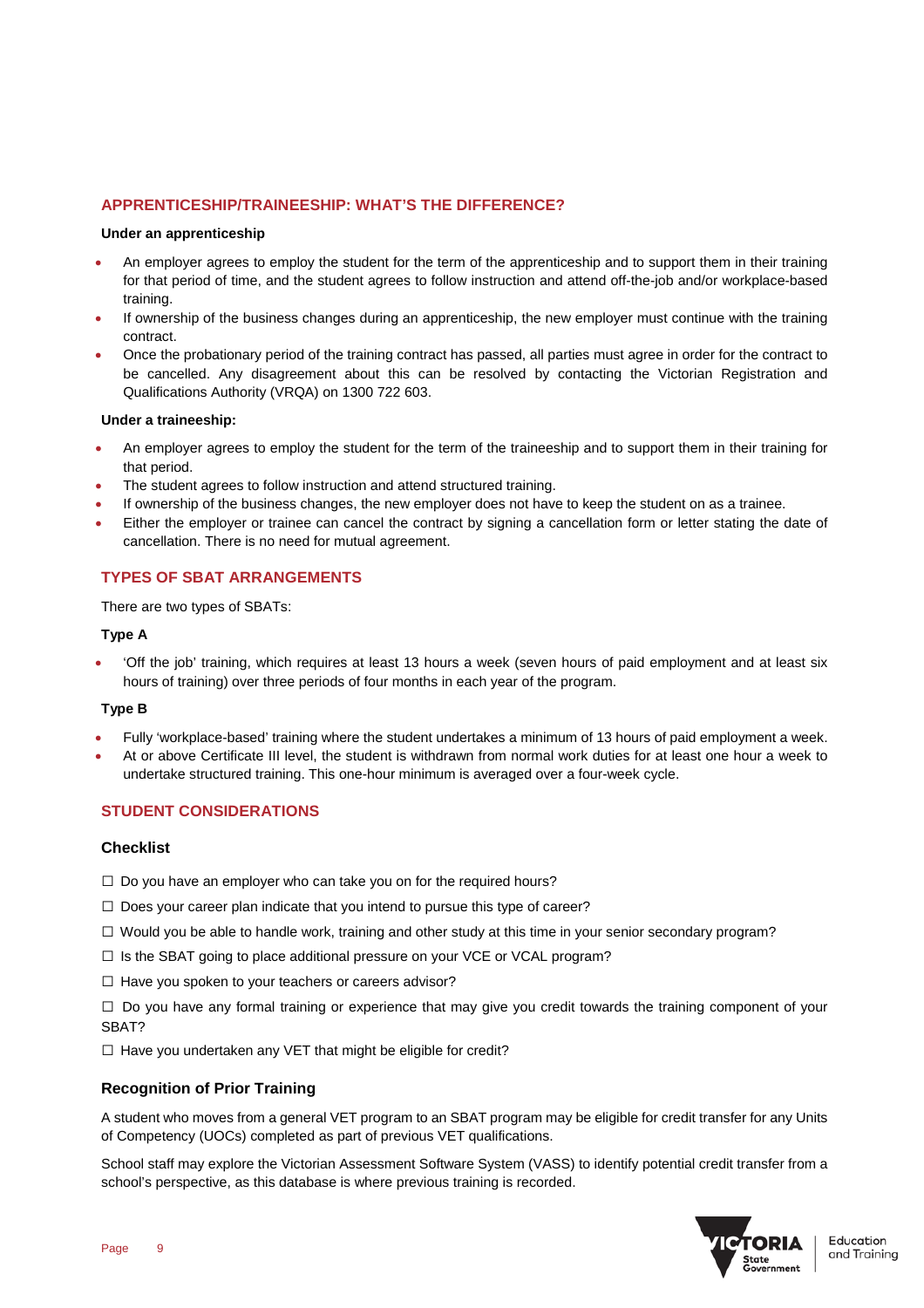A student will not receive any additional credit towards their VCE or VCAL for units that are credited towards their SBAT qualification from UOCs or modules undertaken in previous VET qualifications.

# **SCORED ASSESSMENT AND ATAR CONTRIBUTION**

Students undertaking an SBAT would typically not undertake scored assessment in their SBAT qualification. Contribution towards the ATAR would be as a consequence of them achieving a Unit 3 and 4 sequence from their SBAT, which may provide a 10 per cent,  $5<sup>th</sup>$  or  $6<sup>th</sup>$  study increment. Students wishing to access a study score from their SBAT qualification would need to complete Units 3 and 4 from the VCE/ VET scored program as a separate enrolment to their SBAT.

Detailed advice on the calculation of the ATAR is available from Victorian Tertiary and Admissions Committee (VTAC) at[: http://www.vtac.edu.au](http://www.vtac.edu.au/)

# **CREDIT TOWARDS VCE/VCAL**

Like other VET for School Students offerings, the vocational training components of SBATs may also contribute credit towards a senior secondary certificate.

## **VCE students**

May accrue credit in the following ways:

- The student will receive credit determined by the Victorian Curriculum Assessment Authority (VCAA) within the VCE Unit 1–4 credit structure. Typically students completing a qualification with a 360-hour nominal duration would receive Units 1–4 towards the VCE.
- All other qualifications at Certificate II or above provide credit on the basis of one VCE unit for each 90 hours of completed Units of Competency (UOCs).
- UOCs at AQF level II provide credit at VCE Unit 1 and 2 level and UOCs at AQF level III or above provide credit at VCE Unit 3 and 4 level.

## **VCAL students**

Receive one unit of credit for each 90 hours of completed UOCs. The credit will relate to the Industry Skills and Work Related Skills strands. A student completing a qualification with 450 nominal hours will receive five credits towards their VCAL.

## **OTHER ARRANGEMENTS**

Where a proposed apprenticeship or traineeship cannot be undertaken as an SBAT, the employment and training arrangement may continue to proceed under the Training Contract confirming the student as 'part-time attending school'.

Part-time attending school arrangements for apprenticeships and traineeships differ from school endorsed SBATs as:

- the training and employment are outside the school timetable, and
- the school does not endorse the Training Plan.

Where this is the case, there is no funding support provided to the RTO from the government, either through the VTG or through school funding to subsidise training.

The school or RTO should advise the student and parent/guardian that they will be required to pay additional fees or enter a fee-for-service arrangement with the RTO where they will be responsible for the full amount of fees attached to the training component of the part-time apprenticeship or traineeship.

![](_page_9_Picture_20.jpeg)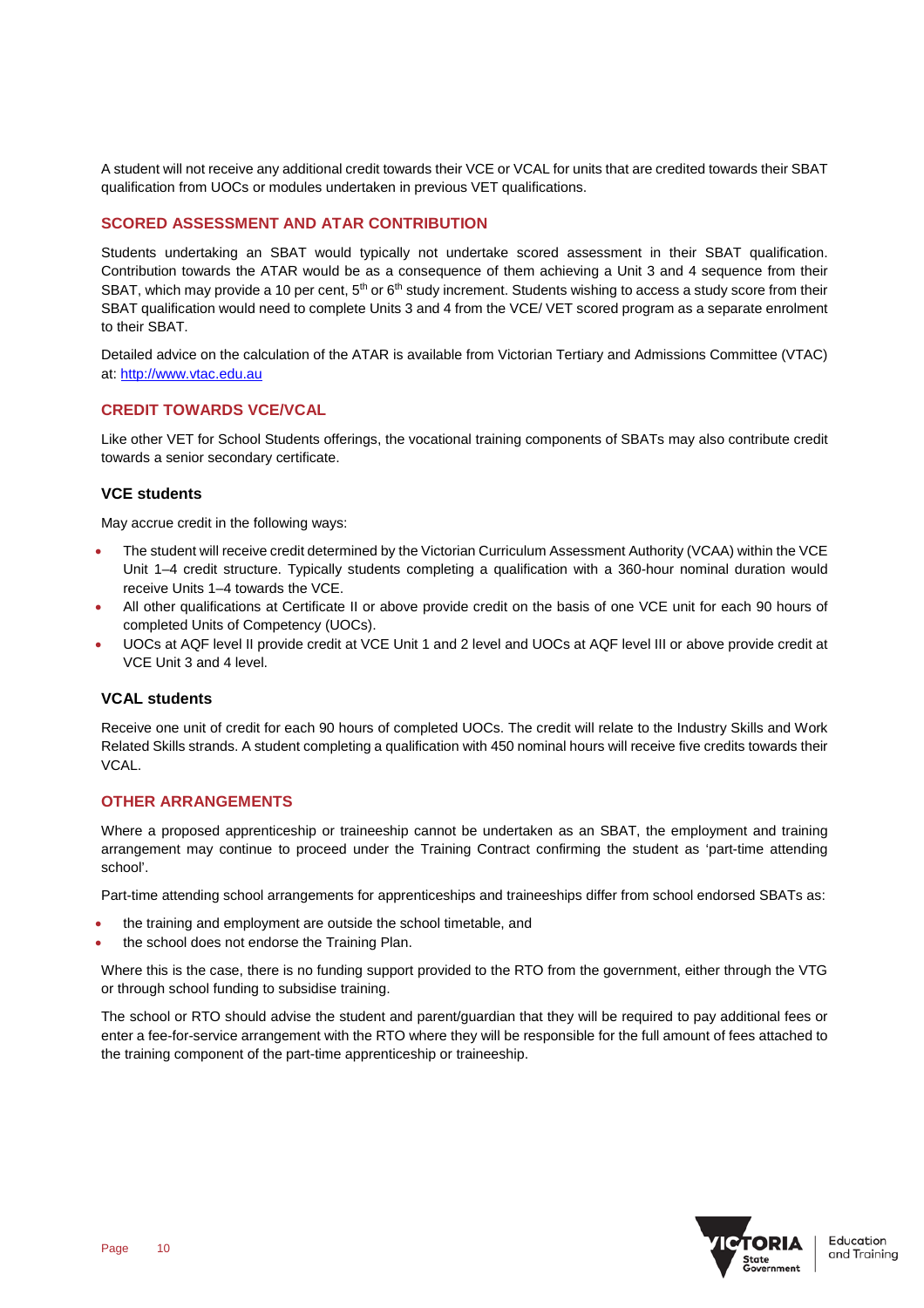# **SECTION 2: AN OVERVIEW OF THE KEY STEPS TO ESTABLISH AN SBAT**

SBATs are arranged by a number of key parties. These include the student and a parent/guardian, the employer, the RTO, the school (where the student is enrolled to undertake their senior secondary certificate) and the Apprenticeship Network Providers (ANP).

Below are six key steps to establish an SBAT. Section 5 provides detailed information on each of these six steps.

# **Step 1: Establishing an SBAT**

- An employer makes an offer of an SBAT to a student.
- The employer or student advises the school that they wish to negotiate the details of the employment and training.
- The school facilitates this process (and oversees the SBAT for its duration).
- The parties identify an appropriate RTO to deliver the training.
- The employer and student (parent/guardian) sign the Training Contract.
- The Training Contract is registered with the ANP.

# **Step 2: Sign-up and Approval**

- The RTO prepares the Training Plan with the employer.
- The employer, RTO, and student agree to an appropriate Training Plan and sign it.
- The school is the final party to sign the Training Plan after verifying arrangements and prior to the student being enrolled with the training provider.
- The Training Plan is sent to the ANP to register the SBAT.
- The school records the VET Certificate and flags it as being undertaken as an apprenticeship or traineeship on VASS.

# **Step 3: Implementation**

- The student undertakes their VCE or VCAL at school, employment with their employer and structured training at an RTO.
- The RTO is required to provide results of training to the school in order to meet the reporting requirements of the VCE or VCAL.

# **Step 4: Changes to the Training Contract**

- All parties must be notified immediately if there are any changes that need to be made to the Training Contract.
- Changes that may occur include: cancellation of an SBAT, illness or injury, time-off work, or changes to RTO qualifications, units or training packages.
- The school should facilitate clear communication between all parties.

![](_page_10_Picture_23.jpeg)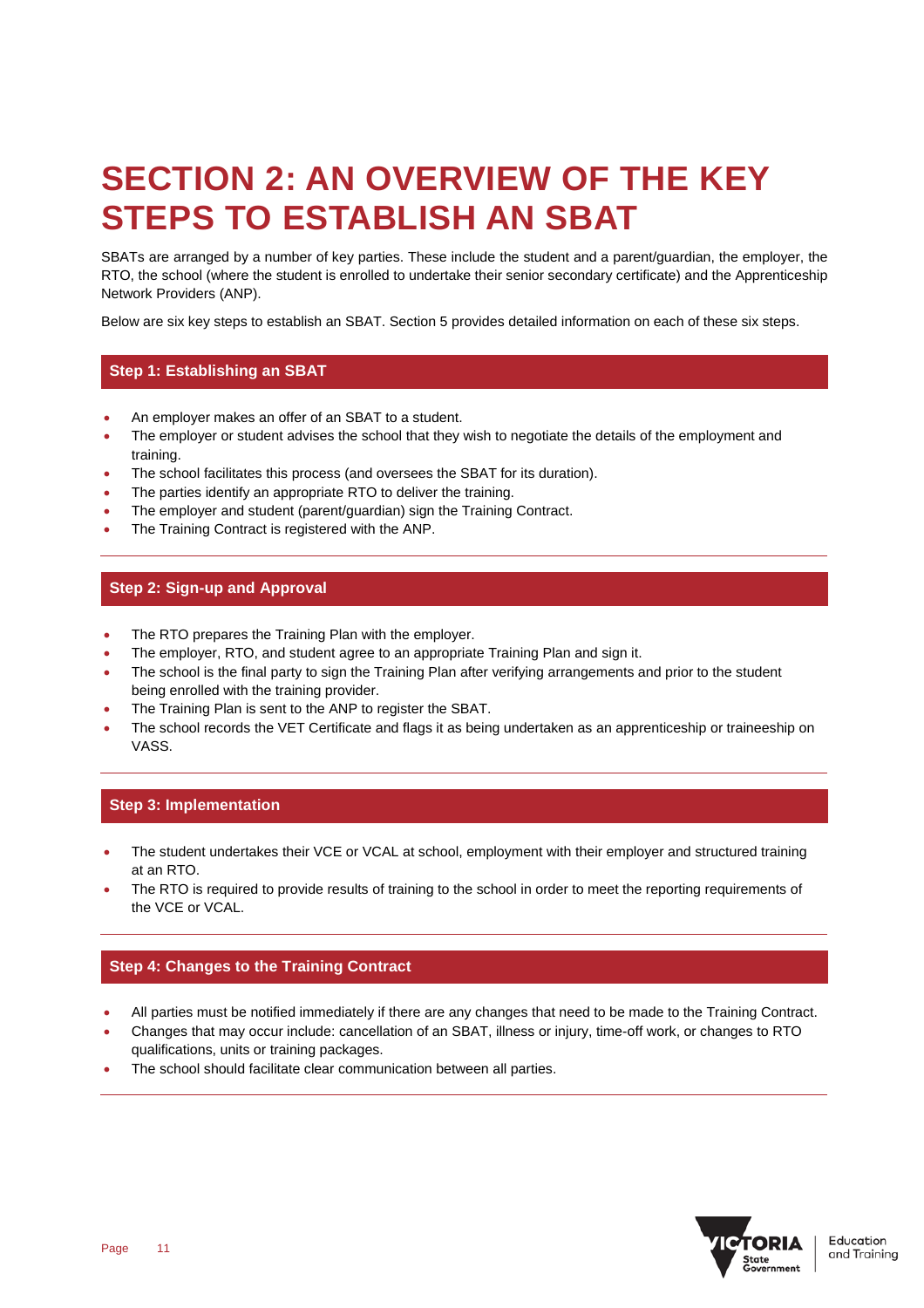# **Step 5: Completion of an SBAT**

- Upon achievement of the required competencies the student receives the qualification issued by the RTO.
- The student receives credits towards their senior secondary program (VCE or VCAL certificate) by the VCAA.

# **Step 6: Student Support**

- Any absences, difficulties, issues or concerns must be reported to the school and the school must monitor these and follow up, where necessary.
- Regardless of which party the concern is with, the school has a constant duty of care and plays an important role as intermediary between the student and all other parties if any issues arise.
- Schools may wish to contact their ANP or Apprentice Support Officers (ASOs) as required.

![](_page_11_Picture_7.jpeg)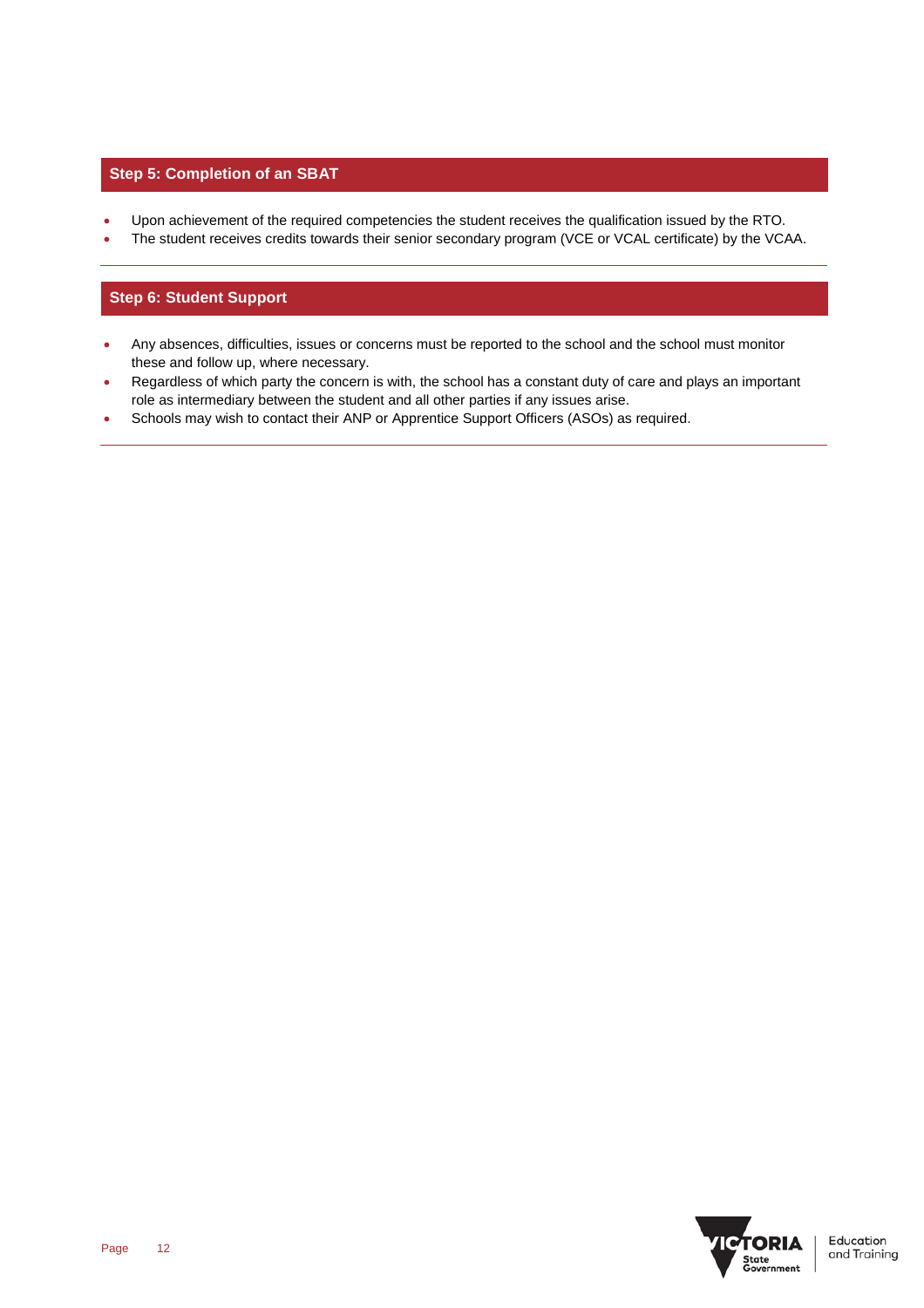# **SECTION 3: ROLES AND RESPONSIBILITIES**

| <b>STAKEHOLDER</b> | <b>SUMMARY OF ROLES AND RESPONSIBILITY</b>                                                                                                                                                                                                                                                                                                                                                                                                                                                                                                                                                                                                                                                                |
|--------------------|-----------------------------------------------------------------------------------------------------------------------------------------------------------------------------------------------------------------------------------------------------------------------------------------------------------------------------------------------------------------------------------------------------------------------------------------------------------------------------------------------------------------------------------------------------------------------------------------------------------------------------------------------------------------------------------------------------------|
| <b>Student</b>     | To ensure students are adequately prepared for an SBAT, students will be encouraged to<br>undertake a range of career planning activities and pre-vocational programs in Years 7 to 9.                                                                                                                                                                                                                                                                                                                                                                                                                                                                                                                    |
|                    | Is undertaking the VCE or VCAL.<br>٠<br>Decides, together with their parent/guardian and career advisor, that an SBAT forms part<br>٠<br>of their career plan.<br>Approaches employers who have identified employment opportunities to the school, or<br>٠<br>another employer who is willing to take them on.<br>Agrees to undertake the training specified in their Training Plan.<br>٠<br>Ensures the school provides details of any VET completed to the RTO for RPL<br>٠<br>assessment.<br>Spends at least one day a week in their school timetable on-the-job or in training.<br>٠<br>Notifies their employer or RTO of any absences.<br>٠<br>Participates in their other VCE or VCAL classes.<br>٠ |
| Parent/Guardian    | Gives permission for the student to undertake the SBAT, including training during any<br>٠<br>holiday periods                                                                                                                                                                                                                                                                                                                                                                                                                                                                                                                                                                                             |
|                    | Supports the student in securing employment and undertaking training<br>٠                                                                                                                                                                                                                                                                                                                                                                                                                                                                                                                                                                                                                                 |
|                    | Reports any absences to the workplace supervisor, RTO and school as required<br>٠                                                                                                                                                                                                                                                                                                                                                                                                                                                                                                                                                                                                                         |
|                    | Maintains communication to support the school, RTO and employer with an issues during<br>٠<br>the SBAT program                                                                                                                                                                                                                                                                                                                                                                                                                                                                                                                                                                                            |
| School             | Provide advice to the student in developing their career plan, and deems the SBAT to be<br>$\bullet$<br>in the best interest of the student.<br>Check whether a Training Contract has been signed by the employer, training provider<br>٠                                                                                                                                                                                                                                                                                                                                                                                                                                                                 |
|                    | and the students and lodged with the ANP.                                                                                                                                                                                                                                                                                                                                                                                                                                                                                                                                                                                                                                                                 |
|                    | Check the contribution towards the VCE or VCAL of the SBAP program on VASS to<br>$\bullet$<br>ensure the student is eligible to complete their VCE or VCAL.                                                                                                                                                                                                                                                                                                                                                                                                                                                                                                                                               |
|                    | Can provide release from structured classes within the school timetable to incorporate<br>$\bullet$<br>training or employment.                                                                                                                                                                                                                                                                                                                                                                                                                                                                                                                                                                            |
|                    | Provides a school staff member to regularly communicate with the student for pastoral<br>$\bullet$<br>and duty of care requirements.                                                                                                                                                                                                                                                                                                                                                                                                                                                                                                                                                                      |
|                    | Ensures that there are strategies, policies and procedures to address and respond to<br>$\bullet$<br>risks of child abuse (in order to comply with the Child Safe Standards).                                                                                                                                                                                                                                                                                                                                                                                                                                                                                                                             |
|                    | Endorses the Training Plan for recognition of the SBAT prior to student enrolment in<br>$\bullet$                                                                                                                                                                                                                                                                                                                                                                                                                                                                                                                                                                                                         |
|                    | training with an RTO.<br>Informs the employer and RTO of any student issues that need to be addressed to<br>$\bullet$                                                                                                                                                                                                                                                                                                                                                                                                                                                                                                                                                                                     |
|                    | minimise health and safety risk while attending employment or training                                                                                                                                                                                                                                                                                                                                                                                                                                                                                                                                                                                                                                    |
|                    | Ensures students are aware of equal opportunity and unlawful harassment and<br>$\bullet$<br>discrimination, and how to recognise abuse or other risks to their safety risk while<br>attending employment or training.                                                                                                                                                                                                                                                                                                                                                                                                                                                                                     |
|                    | Ensures students are aware of equal opportunity and unlawful harassment and<br>٠<br>discrimination, and how to recognise abuse or other risks to their safety, and have the<br>skills and confidence to raise concerns, make complaints or let someone know they feel<br>unsafe.                                                                                                                                                                                                                                                                                                                                                                                                                          |
|                    | For students who are not Australian citizens or holders of an Australian Permanent visa<br>٠<br>enrolling in a VTG subsidised SBAT, confirm the student's eligibility to undertake VTG<br>subsidised training with the TAFE Institute, or Learn Local RTO. Prior to enrolment with a                                                                                                                                                                                                                                                                                                                                                                                                                      |

![](_page_12_Picture_2.jpeg)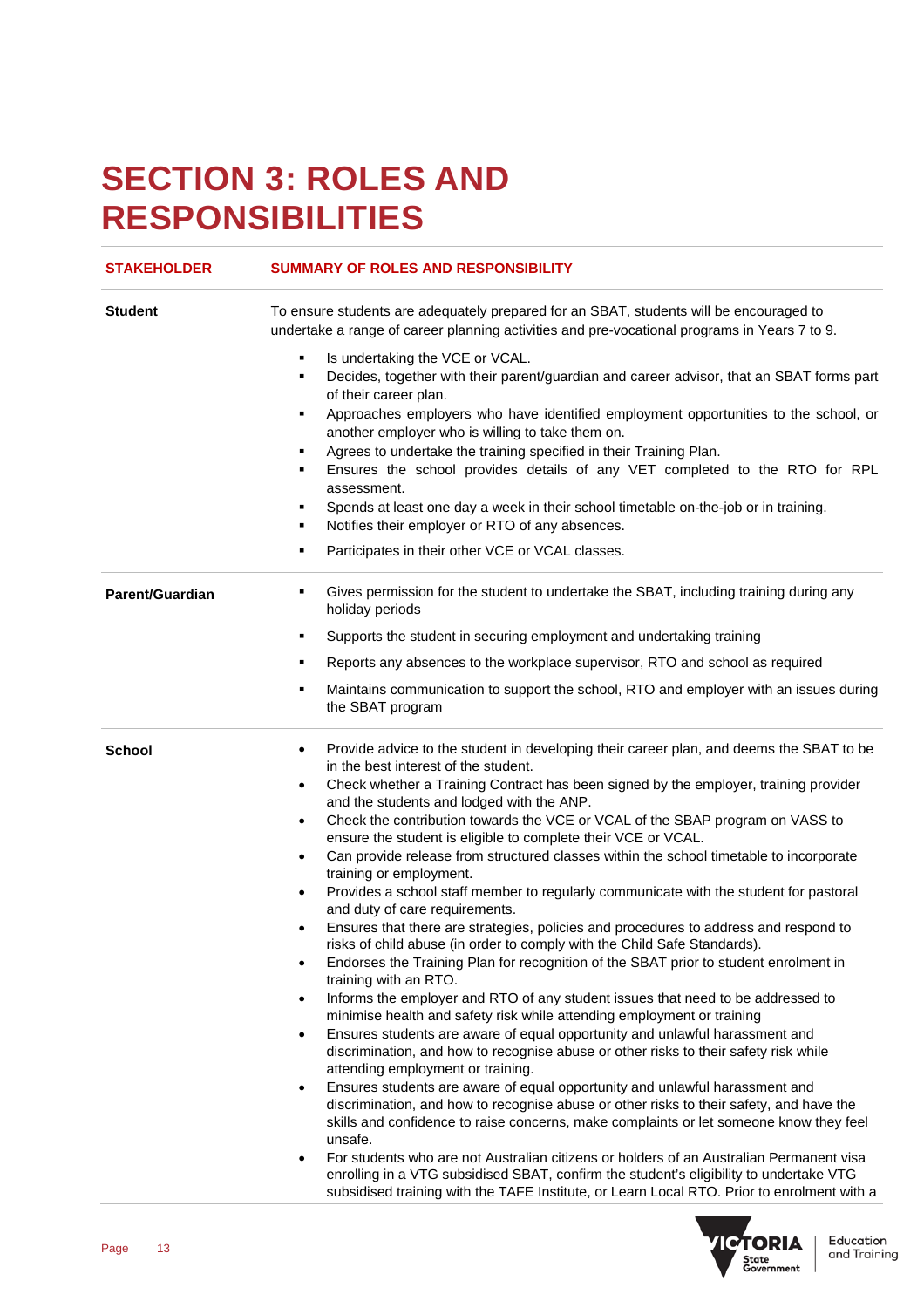|                                                         | Private RTO, the school must contract the Asylum Seeker Resource Centre to confirm<br>eligibility to undertake VTG subsidised training and confirm that training places are<br>available under the Asylum Seeker VET Program.                                                                                                                                                                                                                                                                                                                                                                                                                                                                                                                                                                                                                                                                                                                                                                                                                                                                                                                                                                                                                                                                                                                                                                                                        |
|---------------------------------------------------------|--------------------------------------------------------------------------------------------------------------------------------------------------------------------------------------------------------------------------------------------------------------------------------------------------------------------------------------------------------------------------------------------------------------------------------------------------------------------------------------------------------------------------------------------------------------------------------------------------------------------------------------------------------------------------------------------------------------------------------------------------------------------------------------------------------------------------------------------------------------------------------------------------------------------------------------------------------------------------------------------------------------------------------------------------------------------------------------------------------------------------------------------------------------------------------------------------------------------------------------------------------------------------------------------------------------------------------------------------------------------------------------------------------------------------------------|
| <b>Employer</b>                                         | Offers paid employment to a student under an industrial agreement that recognises<br>$\bullet$<br>SBATs.<br>Obtains Victorian Registration and Qualifications Authority (VRQA) approval to enter into<br>$\bullet$<br>a training contract.<br>Allows the student to undertake their structured training.<br>$\bullet$<br>Ensures the students understands workplace policies regarding bullying, harassment<br>$\bullet$<br>and discrimination, and any other behavioural standards or codes of conduct that apply<br>to the workplace.<br>Ensures other employees in the workplace understand acceptable and unacceptable<br>$\bullet$<br>behaviours in dealing with students.<br>Ensures the student can readily contact their school if required during the placement.<br>$\bullet$<br>Ensures school staff can readily contract their school if required during the placement.<br>$\bullet$<br>Ensures school staff can readily contract the student to check in with how their<br>$\bullet$<br>placement is progressing.<br>Engages an RTO to support and deliver the training required of the program.<br>٠<br>Checks whether the meet the eligibility for Commonwealth incentives.<br>$\bullet$<br>Arranges for signing and lodgement of the training contract with the ANP.<br>$\bullet$                                                                                                                                     |
| <b>Registered Training</b><br><b>Organisation (RTO)</b> | Is a registered training provider (including TAFEs and other training providers) with the<br>٠<br>VRQA and/or Australian Skills Quality Authority (ASQA) and has on their scope of<br>registration the training required for the SBAT.<br>Delivers a training program to the SBAT student that meets the requirements of the<br>$\bullet$<br>approved training scheme.<br>Implements appropriate processes to ensure student safety.<br>$\bullet$<br>Ensures the Training Plan is endorsed by the school prior to enrolling the student in the<br>$\bullet$<br>training program, to be eligible for VTG subsidies.<br>Is responsible for the assessment of the student and keeps the school regularly informed<br>$\bullet$<br>of student progress.<br>For Learn Local RTOs or TAFE Institutes enrolling non-citizens, confirm eligibility by<br>$\bullet$<br>verifying individual's visa using the Visa Verification Online (VEVO) system. The Asylum<br>Seeker Resource Centre can provide guidance if required. Private RTOs may enrol<br>certain non-citizens, confirm eligibility by verifying individual's visa using the Visa<br>Entitlement Verification Online (VEVO) system. The Asylum Seeker Resource Centre<br>can provide guidance if required. Private RTOs may enrol certain non-citizens if they<br>have been previously referred to them via a valid Referral Form issued by the Asylum<br>Seeker Resource Centre. |
| <b>Australian Network</b><br><b>Provider (ANP)</b>      | Oversee the signing and registration of the Training contract.<br>٠<br>Provide assistance to employers, apprentices, trainees and training providers throughout<br>$\bullet$<br>the duration of the apprenticeship or traineeship.<br>Administer incentive payments to employers and apprentices.<br>$\bullet$<br>Work with state and territory training authorities to provide an integrated service.<br>$\bullet$<br>Establish effective relationships with Job Services Australia providers, Group Training<br>$\bullet$<br>Organisations (GTOs), RTOs, schools and community organisations.                                                                                                                                                                                                                                                                                                                                                                                                                                                                                                                                                                                                                                                                                                                                                                                                                                      |
| Apprenticeship<br><b>Support Officer (ASO)</b>          | Support and guide all apprentices aged 15 to 24 in the first year of their apprenticeship.<br>Offer advice and assistance on personal and workplace issues.<br>$\bullet$<br>Work with RTOs, ANPs and other service providers to deliver an integrated apprenticeship<br>$\bullet$<br>support service.                                                                                                                                                                                                                                                                                                                                                                                                                                                                                                                                                                                                                                                                                                                                                                                                                                                                                                                                                                                                                                                                                                                                |

![](_page_13_Picture_1.jpeg)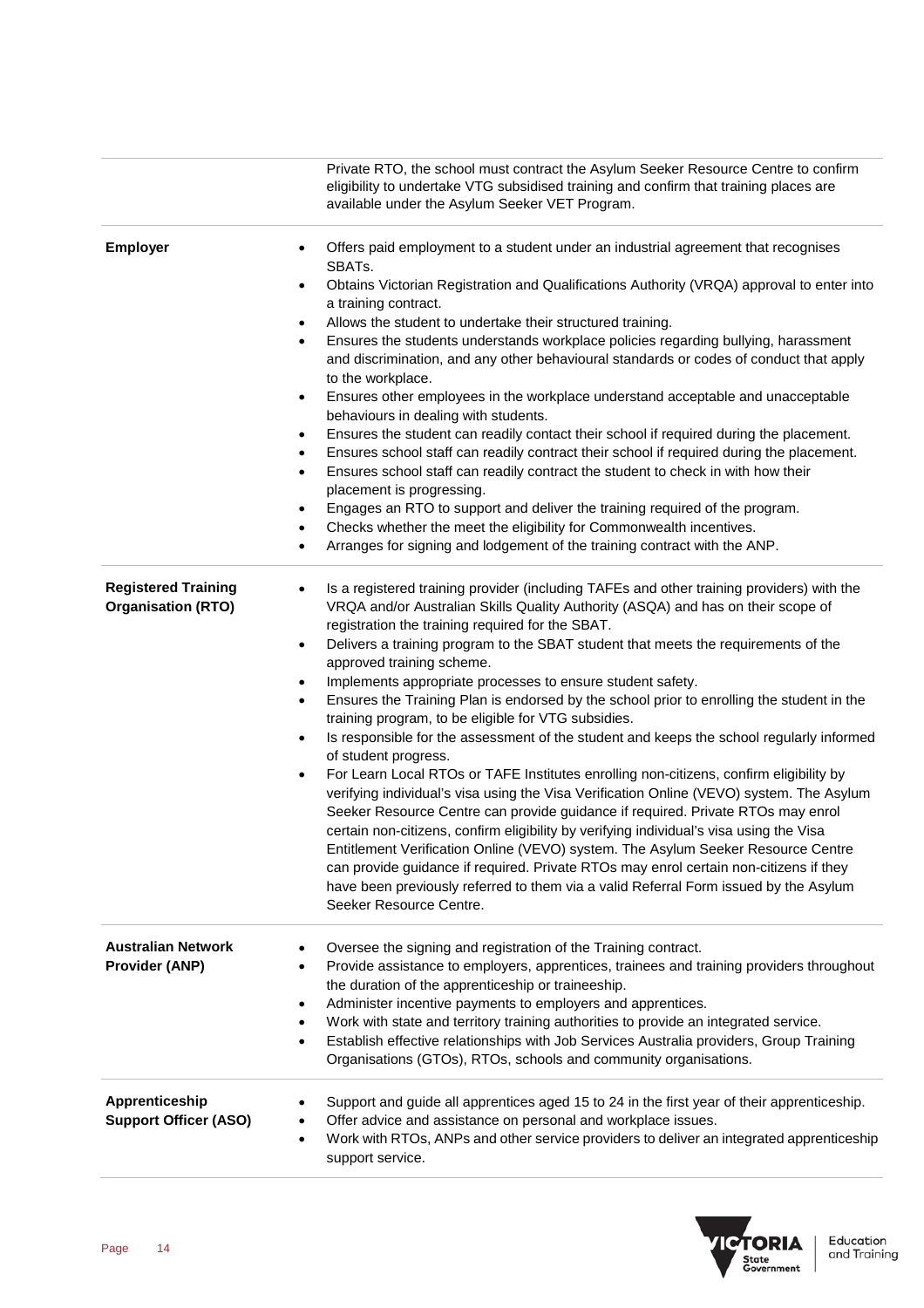# **OTHER SUPPORTS AVAILABLE**

# **Authorised Officers (AOs)**

- To monitor compliance, regulatory field services are provided by a network of authorised officers who have a right of entry and inspection.
- Where necessary, AOs will refer apprentices and trainees to other agencies for advice on issues that are outside the VRQA's regulatory function. For example, questions about wages, industrial issues, occupational health and safety, harassment or bullying.
- Access to AOs is provided through the VRQA.

![](_page_14_Picture_5.jpeg)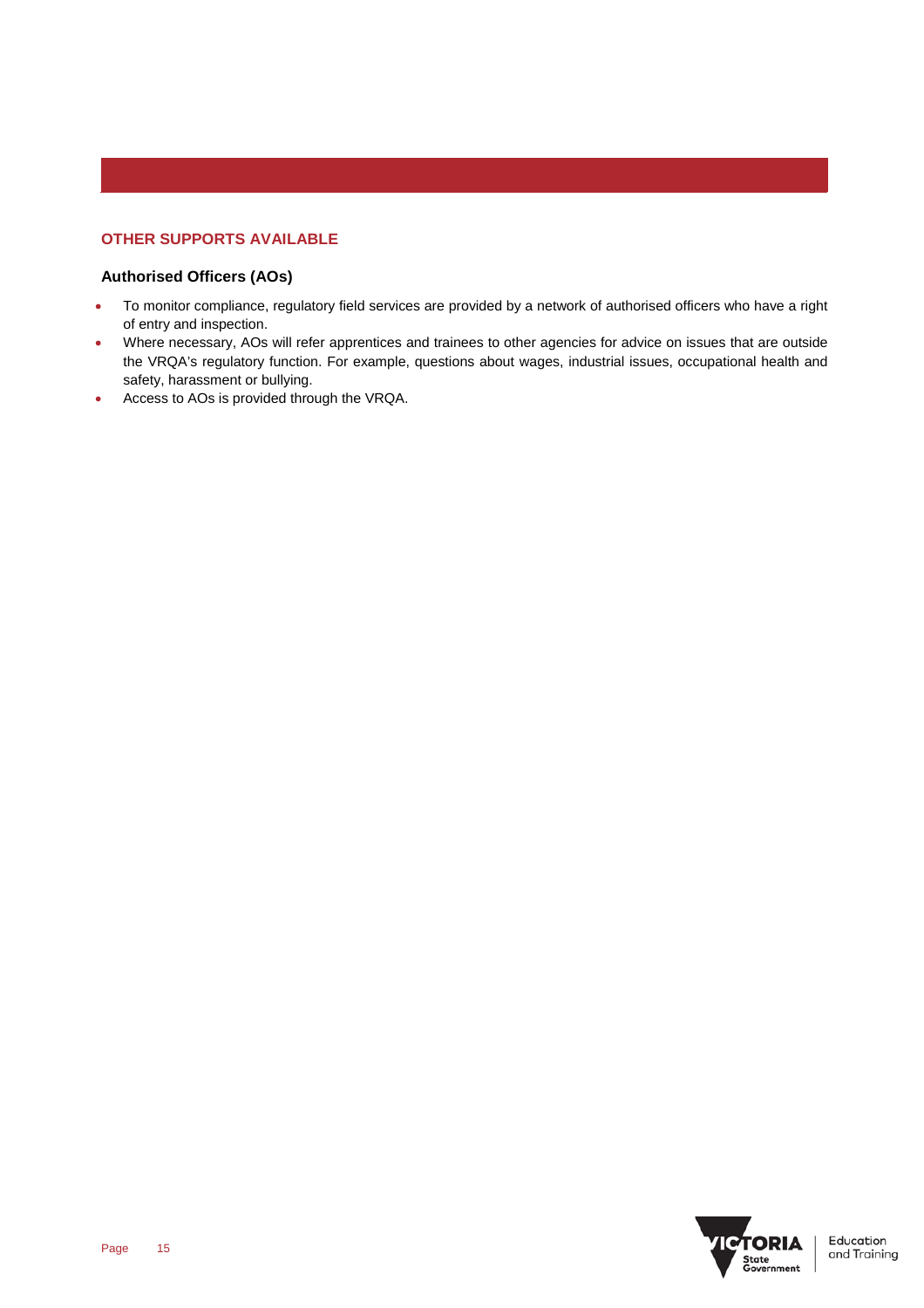# **SECTION 4: DUTY OF CARE**

The responsible parties in an SBAT have different duties.

The school/NSSP must ensure it meets the minimum requirements for school/NSSP registration, exercises its duty of care and provides pastoral care to the student.

## **CHILD SAFE STANDARDS**

The purpose of the Child Safe Standards is to prevent abuse of children by making organisations safer for children.

Under legislation, the Department and every Victorian government school must comply with the Child Safe Standards. There are seven standards:

- **Standard 1:** Strategies to embed an organisational culture of child safety, including through effective leadership arrangements
- **Standard 2:** A child safe policy or statement of commitment to child safety
- **Standard 3:** A code of conduct that establishes clear expectations for appropriate behaviour with children
- **Standard 4:** Screening, supervision, training and other human resources practices that reduce the risk of child abuse by new and existing personnel
- **Standard 5: Processes for responding to and reporting suspected child abuse**
- **Standard 6:** Strategies to identify and reduce or remove risks of child abuse
- **Standard 7:** Strategies to promote the participation and empowerment of children

*Ministerial Order 870 – Child Safe Standards – Managing the Risk of Child Abuse in Schools* spells out what the Child Safe Standards mean in a school environment, and demonstrates the Government's 'zero tolerance' for child abuse in Victorian schools.

For the purposes of *Ministerial Order 870*, schools are expected to treat a SBAT employer's premises part of the 'school environment'. Schools must develop and implement risk management strategies regarding child safety in school environments.

Specific risks of abuse arise in the context of SBATs. Child Safe strategies, policies and procedures should address and respond to those risks. For example, schools should ensure that:

- there are clear processes for responding to and reporting suspected child abuse that affects children participating in an SBAT.
- particular risks of child abuse at the SBAT employer's premises are identified.
- strategies are put in place to reduce or remove them.
- the effectiveness of risk controls is monitored and evaluated.
- steps are taken to ensure that children participating in an SBAT feel empowered and comfortable raising concerns about their safety.

SBAT employers may not be required to comply with the Child Safe Standards in their own right, and schools cannot delegate their obligations in relation to the Child Safe Standards to a SBAT employer. Rather, schools should work closely with SBAT employers to ensure that the SBAT employment environment is safe for children and children feel safe in that environment.

The employer must provide a safe workplace and ensure appropriate supervision of the student.

The RTO must ensure any staff meet Working with Children requirements and comply with minimum standards in a non-school setting: http://www.workingwithchildren.vic.gov.au/

## **School**

The school is not directly responsible for incidents that occur when the student is undertaking work or training under the SBAT.

However, schools should take measures to protect the student from harm and address issues as they arise. For example:

![](_page_15_Picture_27.jpeg)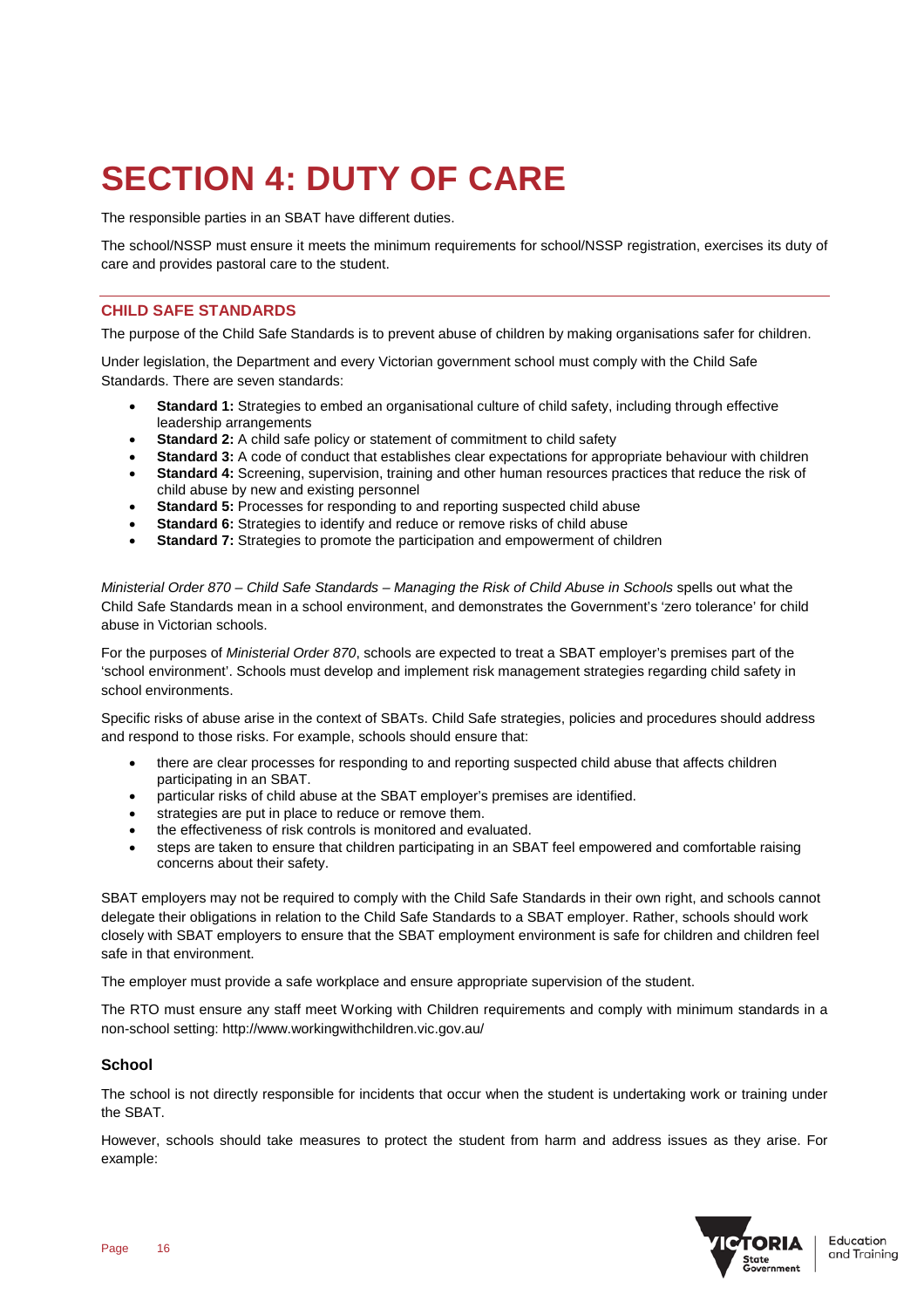- the school becomes aware of an incident involving the student at the workplace or in training; or,
- the school is concerned that the student is not supervised properly in the workplace.

The school should nominate an internal staff member for the student to contact directly on any issues they may have with the SBAT.

That staff member may seek information from an external agency such as VRQA and/or ASQA or WorkSafe Victoria.

The school might refer the student to agencies such as the Fair Work Commission or the Victorian Equal Opportunity and Human Rights Commission for issues related to workplace rights, discrimination or sexual harassment.

## **RTO**

- Provides the student with information and support about the training requirements being undertaken.
- Ensures all trainers providing training services to the SBAT have undertaken a Working with Children Check, as required by the *Working with Children Act 2005* (Vic), unless the RTO is satisfied that such persons are exempt under the Act from a check
- Reports any student absences to the employer and the school at least weekly.

## **Employer**

The employer must ensure that:

- paid work is carried out under an appropriate industrial agreement that endorses part-time apprenticeships or traineeships; and
- the student's work is supervised by a 'fit and proper' person with the skills and qualifications that enable the student to attain the skills outlined in the Training Plan.

The obligations of an employer extend to any host employer that an employer may engage to provide employment to the student (for example, hosted arrangements through a GTO).

As in any employment situation, the employer must provide a safe working environment free from bullying, harassment and discrimination.

The employer should monitor the student's attendance at work (including work with any host employer) and use an agreed mechanism with the school, at least weekly, to record and report to the school any non-attendance.

Once reported, the school should discuss with the student the reasons for any absences.

# **THE IMPORTANCE OF COMMUNICATION**

**Schools should try to provide students access to the widest possible array of locally available SBATs. Schools can use the Structured Workplace Learning (SWL) Portal to identify possible placements. The SWL Portal can be accessed a[t http://www.workplacements.education.vic.gov.au/](http://www.workplacements.education.vic.gov.au/)**

- Schools advertise SBAT vacancies they identify through appropriate communication channels and help students apply for suitable vacancies.
- Some students are capable of identifying SBAT opportunities themselves through family or local networks. They should advise the school Principal/NSSP CEO as soon as an offer of employment for an SBAT is made.
- SBATs require formal documentation and a verbal offer made must be made into a written offer (the school may request a copy).

![](_page_16_Picture_22.jpeg)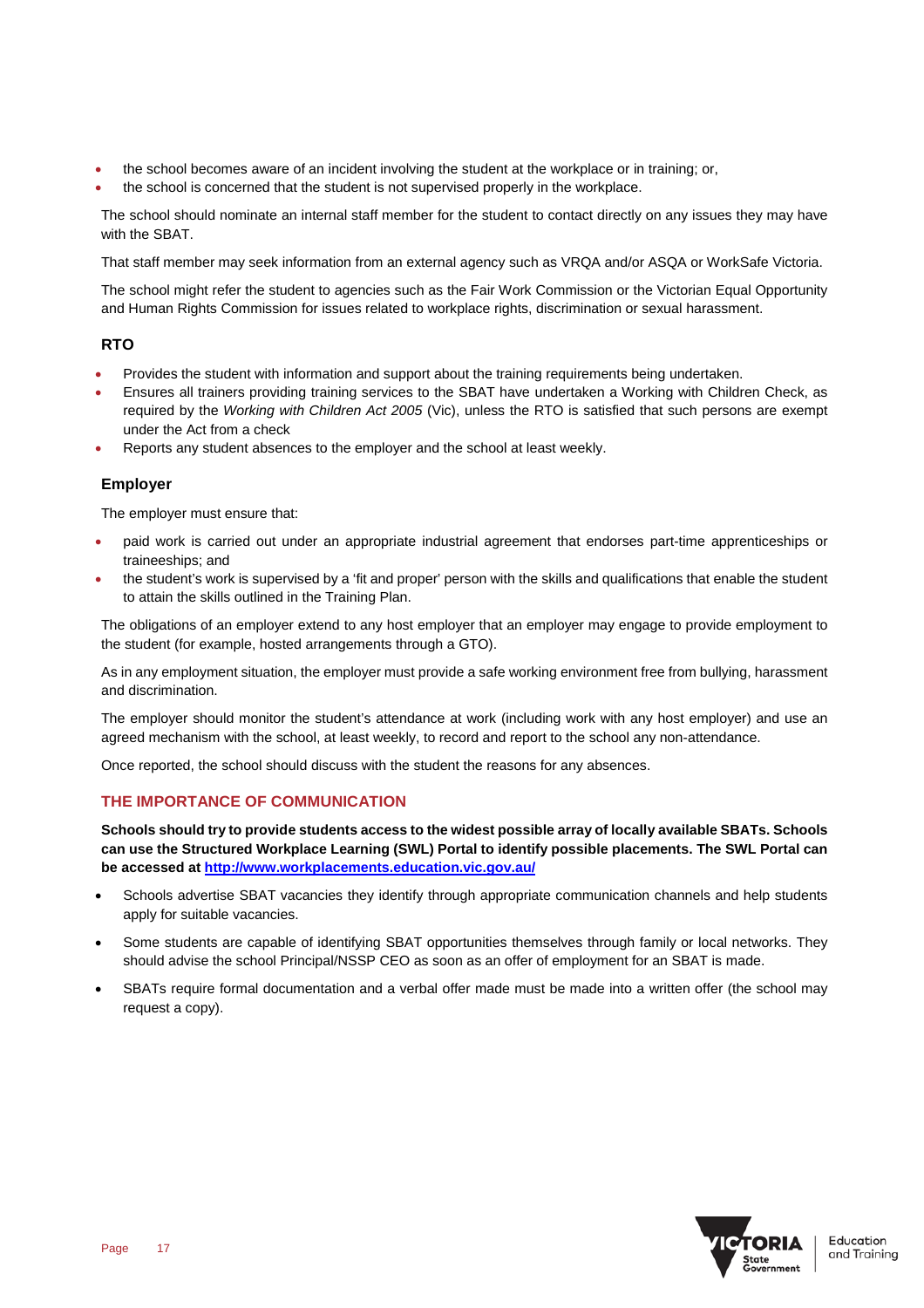## **Schools play an important role in arranging for the student (and parent/guardian if appropriate) to attend meetings with other parties such as the employer and the RTO.**

- The aim of these meetings is for the student's learning needs to be discussed, addressed and implemented in the Training Plan delivered by the RTO.
- It is helpful if the school can provide a venue for these meetings.
- The school must approve the integrated timetable arrangements agreed to by the student (and parent/guardian), the employer and the RTO.
- The RTO ensures the Training Plan is signed by the school prior to enrolling the student in the training program, to be eligible for VTG subsidies.

## **Open and timely communication is vital throughout an SBAT.**

- The employer must provide the school with contact details of its business, including the contact name of the staff member responsible for the student's employment.
- Details of any host employer and their supervising staff and relevant Working with Children checks should also be provided.
- Poor communication or delay in notifying an offer may delay negotiation, approval and registration of a Training Plan and commencement of any SBAT.
- Throughout this process clear and open communication between all parties is critical. Poor communication and record keeping can lead to delay, frustration and ultimately leave the student at financial disadvantage or ineligible for the qualification.

**It is recommended that all parties meet at least three times a year to review SBAT arrangements, discuss student progress and identify any issues that may need to be addressed.**

![](_page_17_Picture_11.jpeg)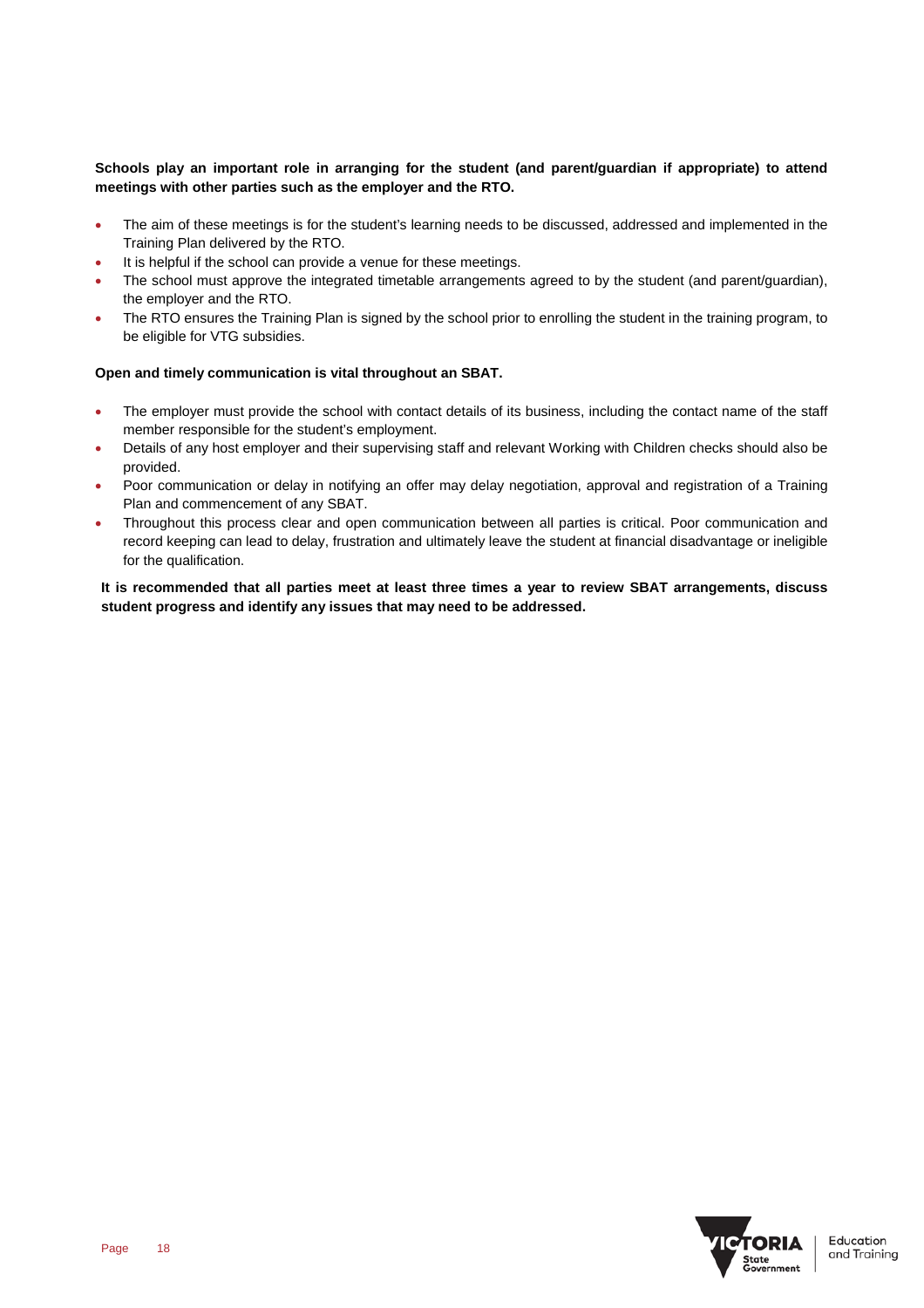# **SECTION 5: KEY STEPS TO ESTABLISH AN SBAT – DETAILED CONSIDERATIONS**

# **Step 1: Establishing an SBAT**

If the student is not an Australian citizen or does not hold a Permanent Resident visa, the school should first confirm student eligibility for SBAT – see Section 1: Who is eligible to undertake an SBAT? Schools and employers should also be aware that Commonwealth incentives may not be available to non-citizen SBAT students. An ANP should be consulted for further advice regarding Commonwealth incentives.

### **The employer makes an offer of employment to the student to undertake an SBAT.**

The employment conditions, hours of employment and wages should be discussed and negotiated with the student, parent/guardian and the school.

If the only time a student can obtain employment as part of their apprenticeship or traineeship is outside 'normal school hours', the student is permitted to undertake employment at such times.

This is only acceptable in an industry that operates only in the mornings or evenings, such as bakeries, horse racing stables or some hospitality arrangements.

The employer must:

- engage an RTO to develop a Training Plan and deliver the structured training
- ensure the student is trained in accordance with the approved Training Scheme
- ensure training is completed by the prescribed assessment date and advised to the school
- ensure that any host employer meets the standards for an employer established by the VRQA.

If the employer fails to do these things it may be a breach of the *Education and Training Reform Act 2006* (Vic) and may place them at risk of any penalties prescribed under the Act.

#### **Timetabled Employment Arrangements**

A student may undertake work during weekends and school holidays. The employer, parent/guardian and student should discuss and agree to these arrangements before signing the Training Contract.

The employer may enter into a Training Contract with a student only if approved by the VRQA to do so.

The employer must notify the student, RTO and school if the VRQA does not approve them, imposes conditions or cancels the approval.

It remains the employer's legal obligation to ensure that:

- the student is placed in a safe work and training environment
- is given duties appropriate to the qualification, and
- is supervised by a staff member who is a 'fit and proper' person and has the competencies the student is required to develop.

## **Training Contract**

#### **A Training Contract is a legally binding document registered with the VRQA through a nominated ANP.**

The employer has 14 days in which to contact an ANP to initiate the signing and registration of the Training Contract with the RTO, student (and parent/guardian) and the school.

The ANP will engage with the employer, student and parent/ guardian to attend and assist with the sign up within 14 days of the start of employment. The ANP will lodge the Training Contract within 10 working days as 'part-time attending school' and send details to the VRQA (and/or ASQA) for registration.

ANPs are contracted by the Australian Government as part of the AASNs to provide one-stop shops for those seeking to employ an apprentice or to take up an apprenticeship.

![](_page_18_Picture_26.jpeg)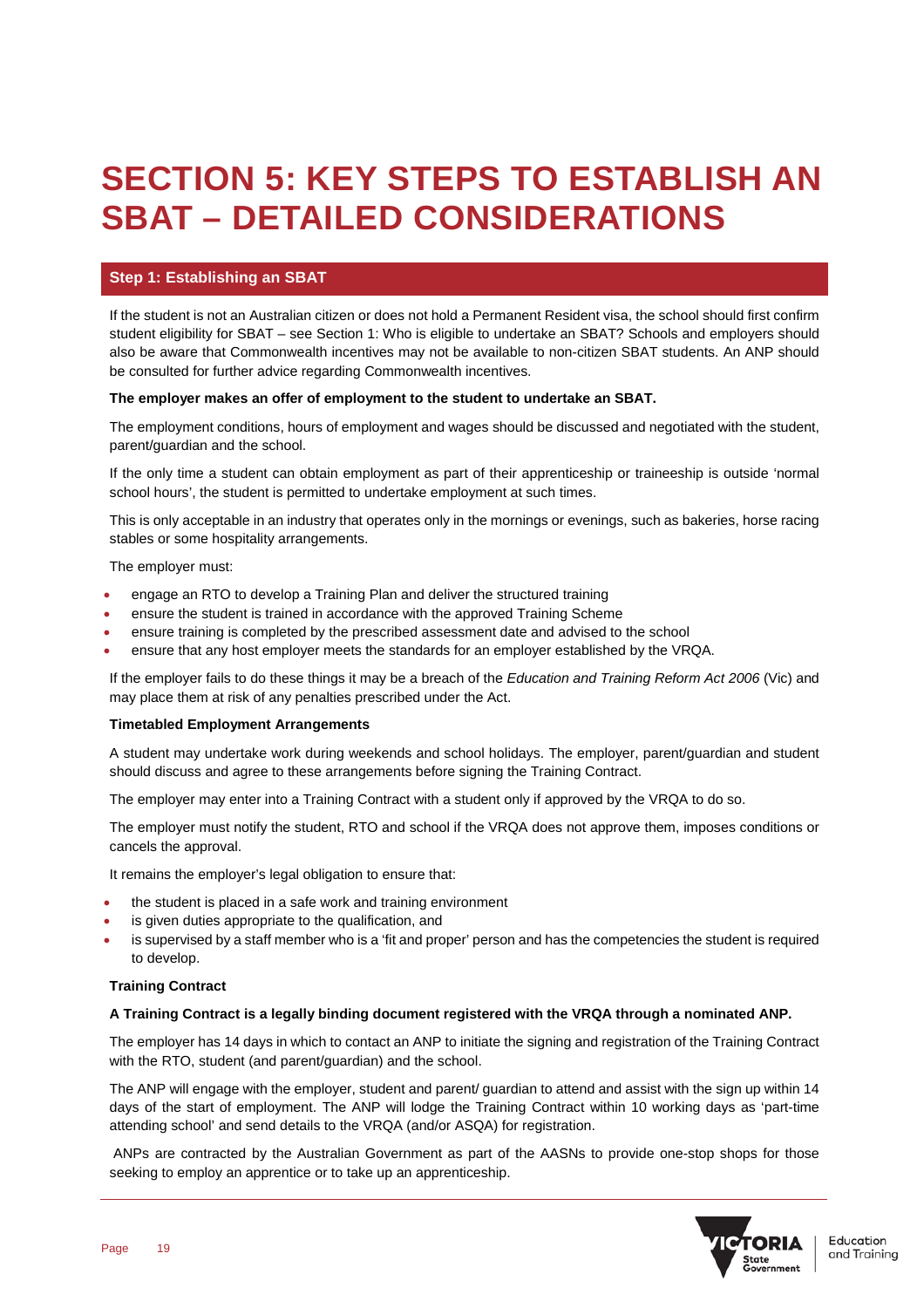## **Step 1: Establishing an SBAT**

In Victoria, ANPs provide these services for both apprenticeships and traineeships.

They facilitate the completion and signing of Training Contracts and assess, approve and process the payment of Australian Government incentives to eligible Employers, apprentices and trainees.

#### **The ANP should notify the school once the Training Contract is registered.**

# **Step 2: Sign-up and Approval**

### **The RTO prepares the Training Plan with the Employer.**

Once the SBAT offer has been made, the employer works with a suitable RTO to develop a Training Plan.

The employer and RTO must ensure that the qualification is appropriate for an SBAT, matches the job role, including any job role negotiated with a host employer.

Upon receipt of notification of a Training Contract, the RTO:

- should arrange a site visit to negotiate a Training Plan with the employer and student
- should conduct a pre-training interview
- must ensure that the training proposed in the Training Plan complies with an approved training scheme for the certificate undertaken and is appropriate to the needs and learning level of the student
- should discuss any enrolment fees with the student and parent/guardian
- must forward the Training Plan to the school Principal/NSSP CEO for final endorsement prior to the student being enrolled with the RTO, and
- should ensure the school-endorsed Training Plan is lodged with the nominated ANP within two months and alert the student to the student's start date with the RTO.

The business name and place of employment should also be listed in the Training Plan when a host employer has been sourced by an employer.

#### **The employer, RTO, and student agree to an appropriate Training Plan and sign it.**

Schools should take the time to review the Training Plan before signing it.

Schools should determine in conjunction with a parent/guardian that the proposed out of school hours employment and training specified in the Training Plan can occur without detriment to the student's overall education, including consideration of the impact of any additional workload. Minimisation of risks around the student's total senior secondary program achievement should also be taken into account.

The school should be reasonably satisfied that:

- the type of program and the amount and level of training proposed in the Training Plan is appropriate for the student and will contribute to their VCE or VCAL; and
- the training is matched to the employment undertaken and within the student's capacity to complete.

### **Schools should only sign a Training Plan after speaking with the student, employer and training provider, and are sure it meets all necessary requirements for an SBAT arrangement.**

The school and RTO must ensure that the student is undertaking an appropriate SBAT program and has the capacity to undertake this program.

The student must undertake a minimum of one timetabled day of employment and/or structured training during normal school hours of each school week. The definition of a 'normal school day/week' is determined by the school and, for government schools must be consistent with the advice in the School Policy Advisory Guide.

#### **School Endorsement of the Training Plan**

A school representative should endorse the Training Plan for an SBAT only if:

![](_page_19_Picture_27.jpeg)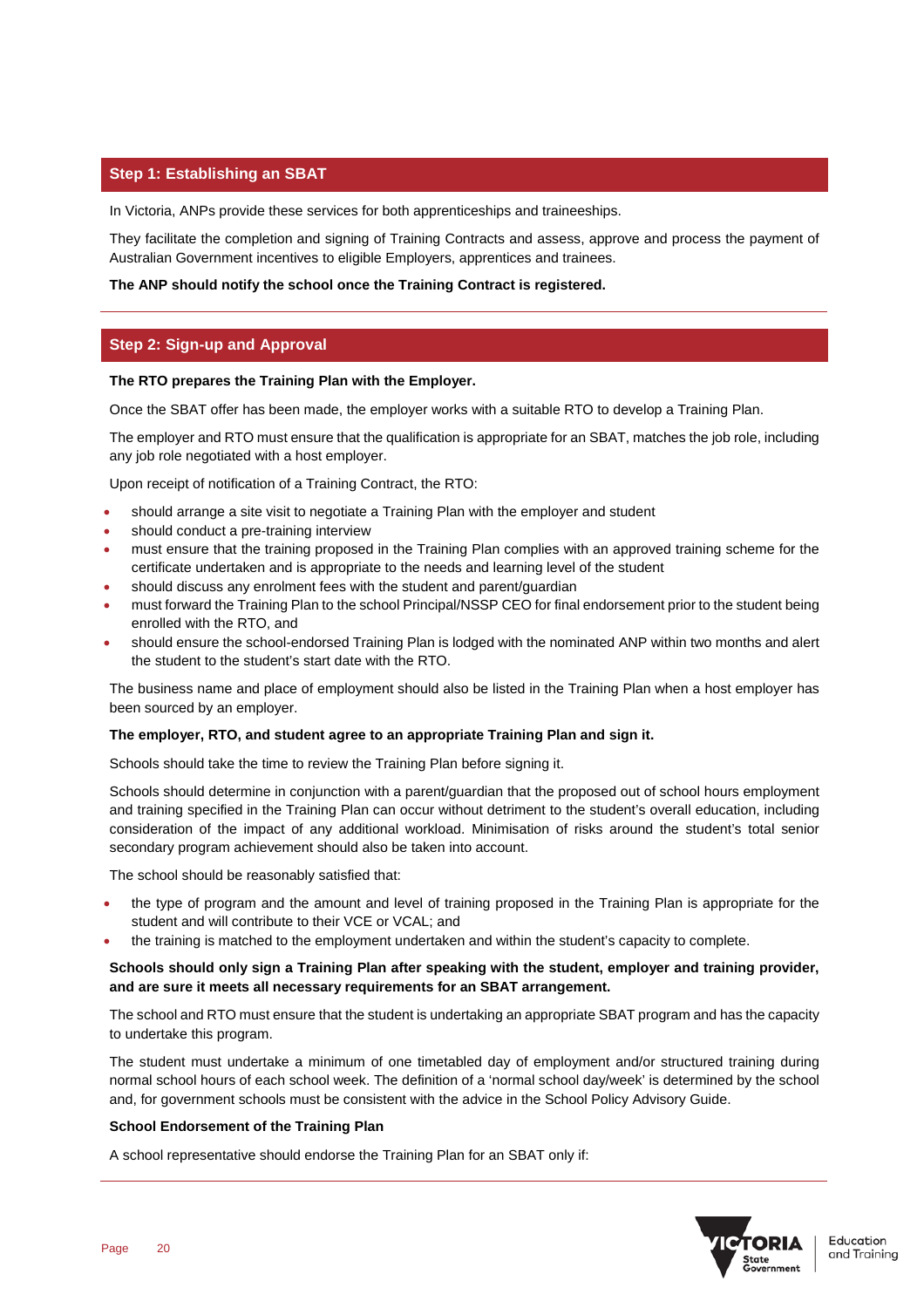## **Step 2: Sign-up and Approval**

- the SBAT provides for genuine employment that is paid according to an appropriate industrial award and is matched to the training being undertaken
- the student is enrolled in a senior secondary program (VCE or VCAL)
- the student's study, training and work commitments form an integral part of that student's senior secondary learning program and study timetable, and are consistent with the student's career aspiration as outlined in their career action plan, and
- it will not be detrimental to the student's overall education.

When the school signs the Training Plan it undertakes to enrol the student on the VASS so the training specified in the Training Plan can be credited to the student's VCE or VCAL program.

## **Training Plans must be endorsed and submitted to the relevant ANP within two months of the Training Contract commencing.**

**Apprenticeship Network Provider (ANPs)** provide information, administration services and support to employers, apprentices and trainees. They facilitate the completion and signing of Training Contracts and assess, approve and process the payment of Australian Government incentives to eligible employers, apprentices and trainees.

They:

- market and promote apprenticeships and traineeships in the local area
- provide assistance to employers, apprentices and trainees, and training providers throughout the duration of the apprenticeship or traineeship
- administer incentive payments to employers and apprentices
- work with state and territory Training Authorities to provide an integrated service, and
- establish effective relationships with Job Services Australia providers, GTOs, RTOs, schools, NSSPs and community organisations.

More information about ANPs can be found at:<http://www.australianapprenticeships.gov.au/>

## **Step 3: Implementation**

#### **The student undertakes their senior secondary program, employment and structured training.**

The school must ensure the student is enrolled in the qualification being delivered through the apprenticeship or traineeship pathway and entered appropriately onto VASS.

The student should only be enrolled in UOCs the RTO expects they will complete in the current year of delivery (with results being made available in time for the end of year results for processing by the VCAA). Remaining UOCs will be entered on VASS the following year when they are expected to be completed.

## **Reporting**

The RTO should report completion of assessments to the school as soon as possible and no later than the date advised each year determined by the VCAA for inclusion on the student's senior secondary statement of results lodged via the VASS system.

Schools should confer with the Employer and RTO to establish appropriate and regular reporting mechanisms for student attendance between the school, employer and RTO. The school must monitor and report unsatisfactory attendance for other VCE or VCAL classes as part of the student's assessment process.

#### **Risk to Student**

Failure to either identify a student at risk of non-completion and/or to report result, may affect the student's ability to complete their SBAT. This may impact on completion of their VCE or VCAL program, and any contribution to the student's ATAR.

![](_page_20_Picture_24.jpeg)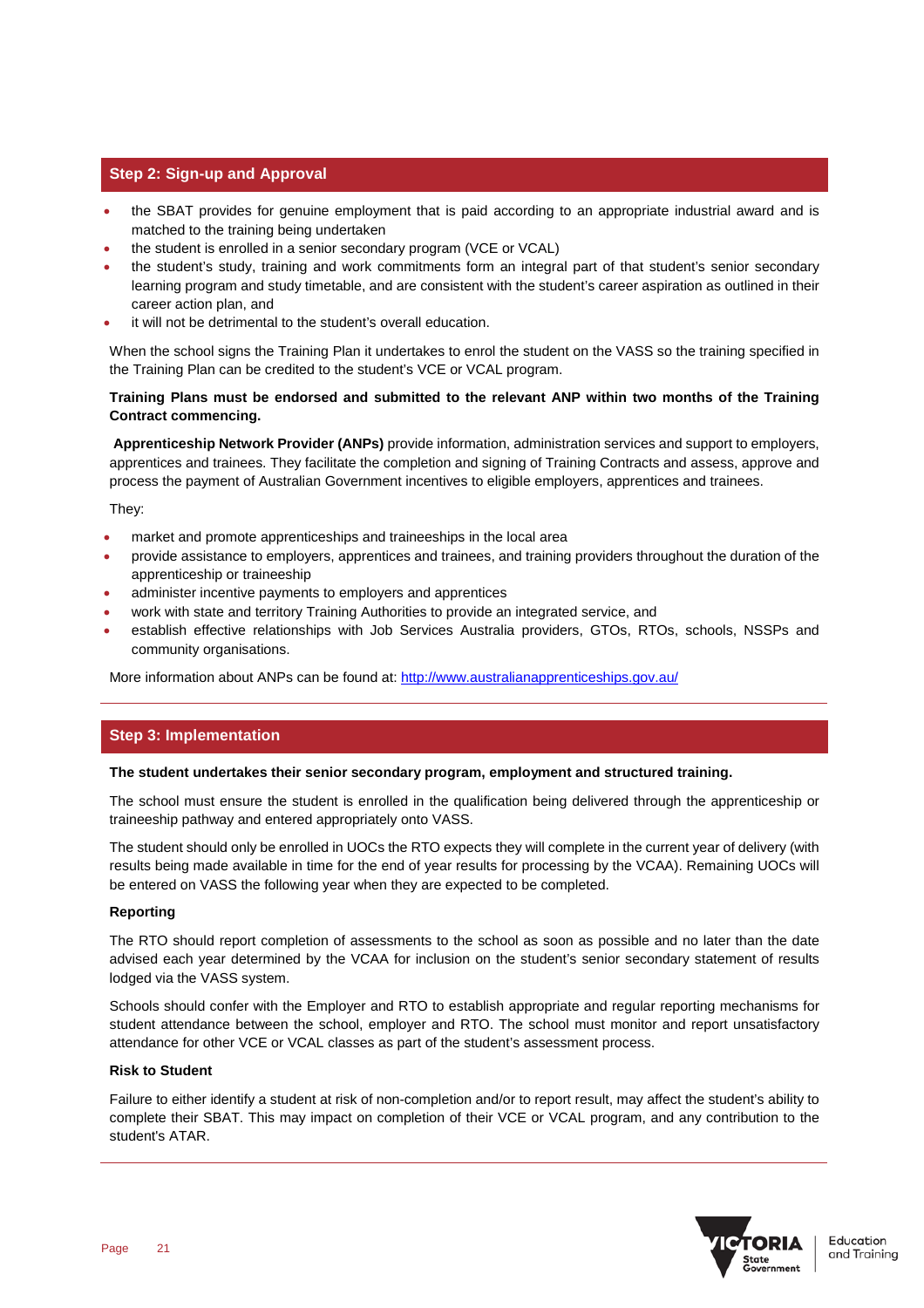## **Step 4: Changes to the Training Contract**

Changes to the Training Contract may be required from time to time for various reasons. These might include:

- cancellation of an SBAT
- illness or injury
- time-off work
- changes to RTO qualifications, units or training packages.

If there is a variation to an apprenticeship training contract, an Application for Approval to vary a Training Contract must be completed by the employer and apprentice and then submitted to an ANP. This application is sourced from the VRQA at:<http://www.vrqa.vic.gov.au/apptrain/Pages/trncontrain.aspx>

## **Step 5: Completion of an SBAT**

The RTO is responsible for issuing the appropriate qualification to the student when the structured training is completed, and the employer acknowledges that the student is competent 'on the job'.

Final results for students who have completed UOCs must be provided to the school by no later than the final date advised by the VCAA each year.

At the end of an SBAT the student may explore pathway options that lead to continued employment and/or completion of further training.

## **Step 6: Student Support**

Vocational training is a formally agreed school activity/subject and is of equal value and importance to other subjects delivered/undertaken. A student's failure to treat workplace and training requirements as equivalent to an 'in-school timetabled activity/subject' could affect their VCAL or VCE.

#### **Help for Students**

Most students enjoy their training but sometimes problems arise.

For a student experiencing a problem or issue, the Department's website provides advice on the following common concerns that may be relevant:

- I am not happy with my training
- I am being harassed or discriminated against
- I think I am being underpaid
- I think my workplace might be unsafe
- I want to terminate my training contract.
- What is meant by Mutual Consent?

The advice can be accessed at: <https://www.education.vic.gov.au/training/learners/apprentices/Pages/officers.aspx>

#### **Concerns relating to Bullying, Harassment and Discrimination**

All schools are required to have a policy addressing bullying and harassment that is available to all members of their community.

The school should ensure that the student understands their right to a safe working/training environment free from bullying, harassment and discrimination, is aware of how to recognise abuse or other risks to their safety, and has been provided with the skills and confidence to raise concerns, make complaints or let someone know they feel unsafe.

![](_page_21_Picture_26.jpeg)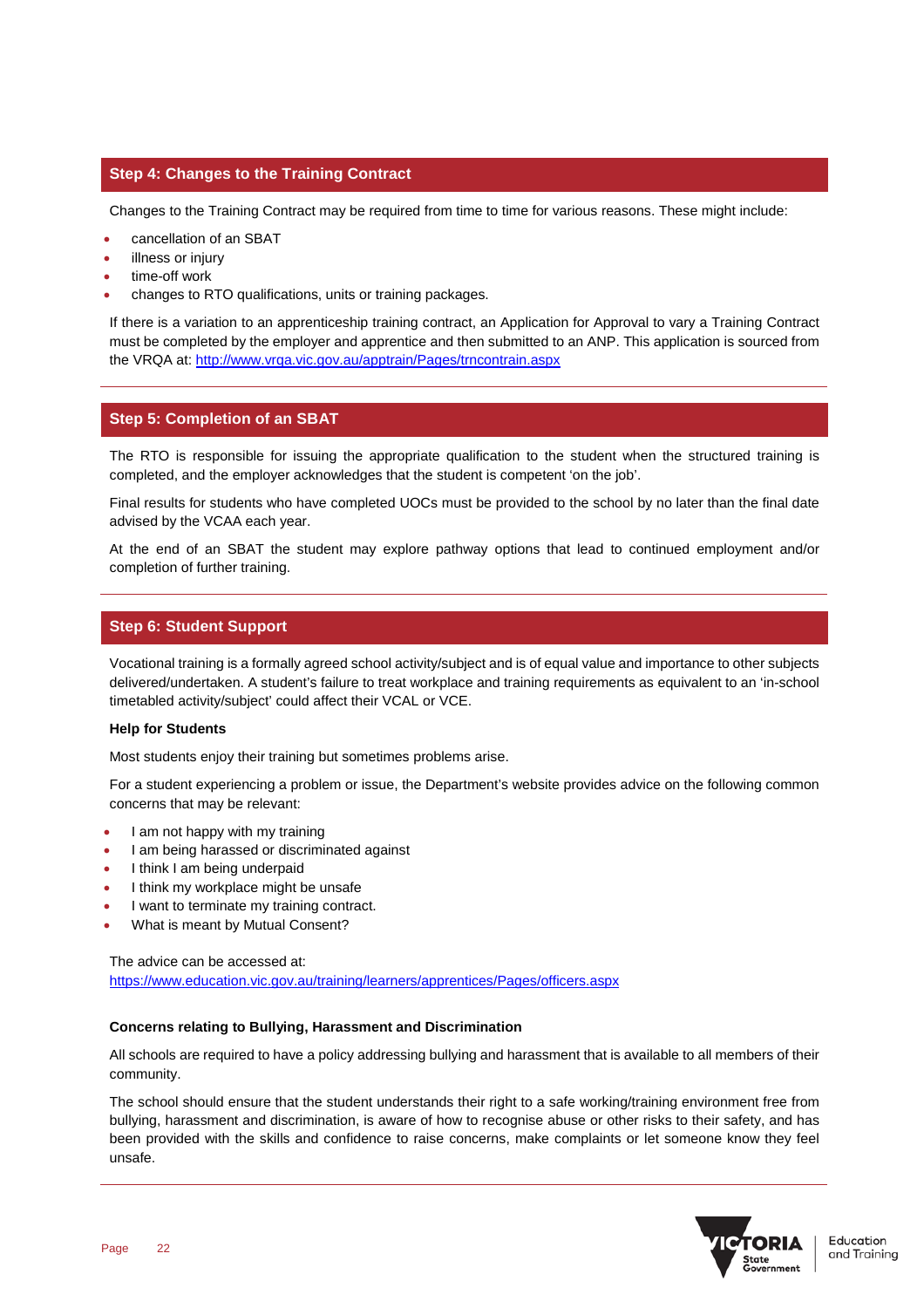## **Step 6: Student Support**

Both the School and the RTO must ensure that the student is aware that in the workplace and at any training activity or at school, they must not engage in conduct that may constitute bullying, harassment, discrimination or conduct that may pose a risk to the health and safety of other students or his/her colleagues.

### **Attendance**

The student (or parent/guardian) must advise the school, employer or RTO if the student is unable to attend work or training. Unexplained absence could result in a loss of wages or failure to meet the work requirements of the SBAT.

The student must undertake the training as specified in the Training Plan.

The student is obliged to attend all scheduled workplace hours and to follow all lawful and reasonable instructions of the employer. Failure to comply may breach the terms of the Training Contract and affect the student's ability to complete the qualification within the agreed schedule.

### **Safety resources for students with a disability**

- A Job Well Done is a set of resources to: Help students with disabilities prepare for work experience
- Help students understand their occupational health and safety responsibilities
- Build the knowledge and capacity of the career practitioners and teachers to support these students.

To access the suite of Job Well Done resources see: <https://www.education.vic.gov.au/school/teachers/teachingresources>

![](_page_22_Picture_11.jpeg)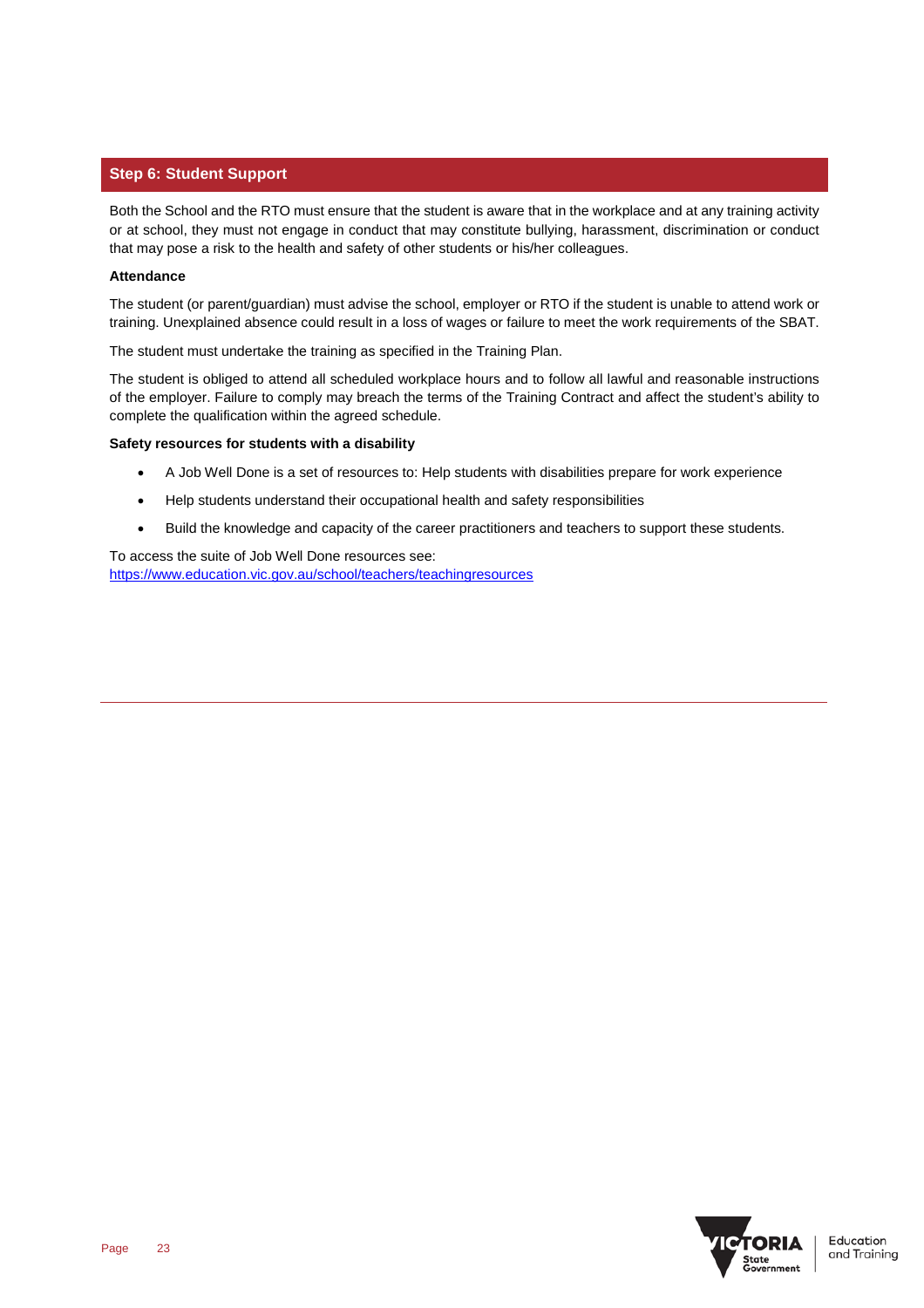# **SECTION 6: FREQUENTLY ASKED QUESTIONS**

## **What is the minimum number of employment and training hours for SBATs?**

SBATs are to be undertaken by the student at an average of 13 hours a week for employment and training over each four-month period.

## **What hours of training and employment should an SBAT student undertake?**

SBAT students must undertake at least seven hours of employment and six hours of training a week, which may be averaged over three periods of four months in each year of the program. Training should be averaged over three periods of four months duration in each year of the Training Contract.

## **What are the definitions of the 'normal school week' and 'normal school hours'?**

The School Policy and Advisory Guide states that:

"Schools must provide at least 25 hours' student instruction per week. The school day is generally between 8:30am and 3:30pm, however specific times are determined locally based on factors such as bus schedules, links with other schools and organisation of the school day, school speed zones"

The above statement clarifies conventional school operating hours, but recognises that each school is responsible for determining its own 'normal school week' and 'normal school hours'. RTOs should consult with the school at which the prospective school-based apprentice or trainee is enrolled for clarification of what constitutes 'normal school hours and week', in order to ensure that the SBAT program satisfies structured training and employment requirements.

## **What happens if an employer cannot offer a school-based apprentice or trainee any work during 'normal school hours'?**

The requirement that a school-based apprentice or trainee spend a minimum of one day during the normal school week in employment or structured training allows for students to undertake a combination of employment and/or training.

If the only time a student can obtain employment as part of their apprenticeship or traineeship is outside of 'normal school hours' (i.e. in an industry that only operates in the mornings or evenings, for example bakeries, horse- racing stables or some hospitality arrangements), the student is permitted to undertake their employment at such times but must then complete at least one day of structured training per week during 'normal school hours' to fulfil the SBAT requirements.

RTOs should contact the school at which the school-based apprentice or trainee is enrolled to find out their normal school hours.

## **Can school-based apprentices and trainees be employed over the summer break and other school holiday periods?**

A school-based apprentice or trainee's employment and structured training obligations may be averaged over three periods of four months in each year of the program. This allows for employment to be undertaken in school holiday periods.

Regardless of the amount of employment undertaken in school holidays, school-based apprentices and trainees must still have at least one day of each school week during normal school hours timetabled to be spent on the job or in structured training. The requirement that the study, work and training commitments of the SBAT form an integral part of their senior secondary learning program and study timetable still stands.

## **Do students undertaking an SBAT have to be enrolled in a senior secondary program (VCE or VCAL)?**

In order for the Training Contract to be registered with the VRQA as an SBAT, a school representative is required to sign the student's Training Plan to acknowledge that the student is enrolled in a senior secondary program (either VCE

![](_page_23_Picture_18.jpeg)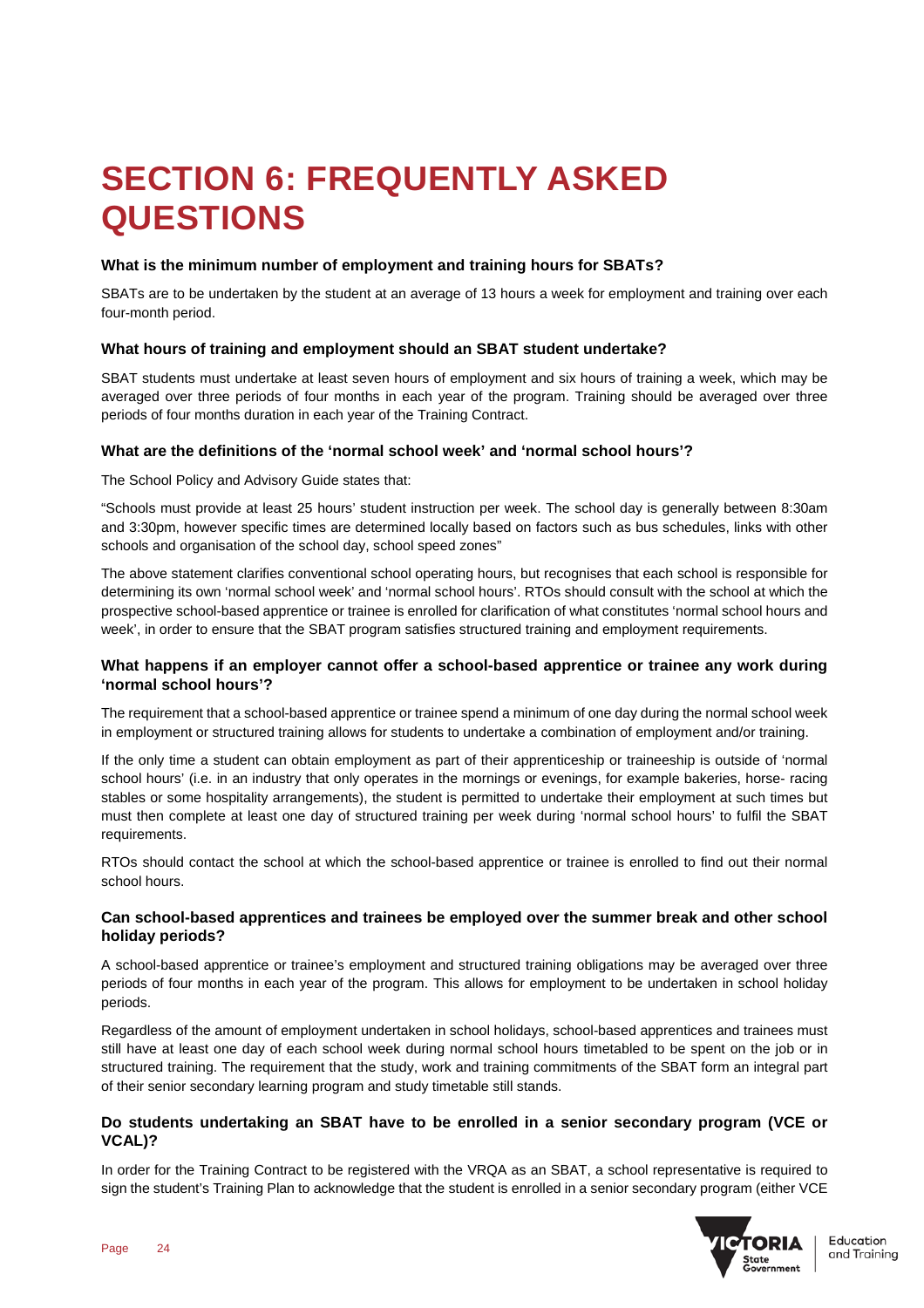or VCAL) and that it forms an integral part of the student's learning program and study timetable. Training Plans are then lodged with the AAC to finalise the SBAT arrangement.

## **When should the school sign and endorse a Training Plan?**

Schools should endorse a Training plan only when satisfied that:

- their student is undertaking the SBAT within their VCE or VCAL certificate
- the SBAT is integrated into the student's school-based learning program, study timetable and career action plan
- genuine paid employment under an appropriate industrial award has been offered by an employer, accepted by the student and evidenced through a signed Training Contract. This includes confirmation of any host employment arrangements
- the training specified is the only training to be undertaken by the student in the current calendar year, and is at an appropriate level, and relevant to their employment
- the training leads to a nationally recognised qualification at Certificate II, III or IV level
- the training complies with an approved training scheme for the certificate being undertaken, and
- the student, employer and RTO have already signed the Training Plan, and the school's endorsement is the last required.

## **Can a student undertake a second SBAT?**

This is possible however, a second SBAT would follow on from the completion of the first one. They could not be undertaken concurrently.

## **Can RTOs access subsidies under the Victorian Training Guarantee (VTG) if the student is enrolled at a school?**

RTOs can access government subsidies under the Victorian Training Guarantee (VTG) only for school enrolled students undertaking an SBAT.

Arrangements involving school students undertaking a part-time apprenticeship or traineeship disconnected from their study program are not eligible for subsidised training under the VTG.

To assist RTOs accessing VTG subsidies, schools must sign a valid Training Plan issued by the RTO and signed by the RTO, employer and student, indicating their endorsement for the training. RTOs should not enrol students on their system until a valid Training Plan has been signed.

![](_page_24_Picture_16.jpeg)